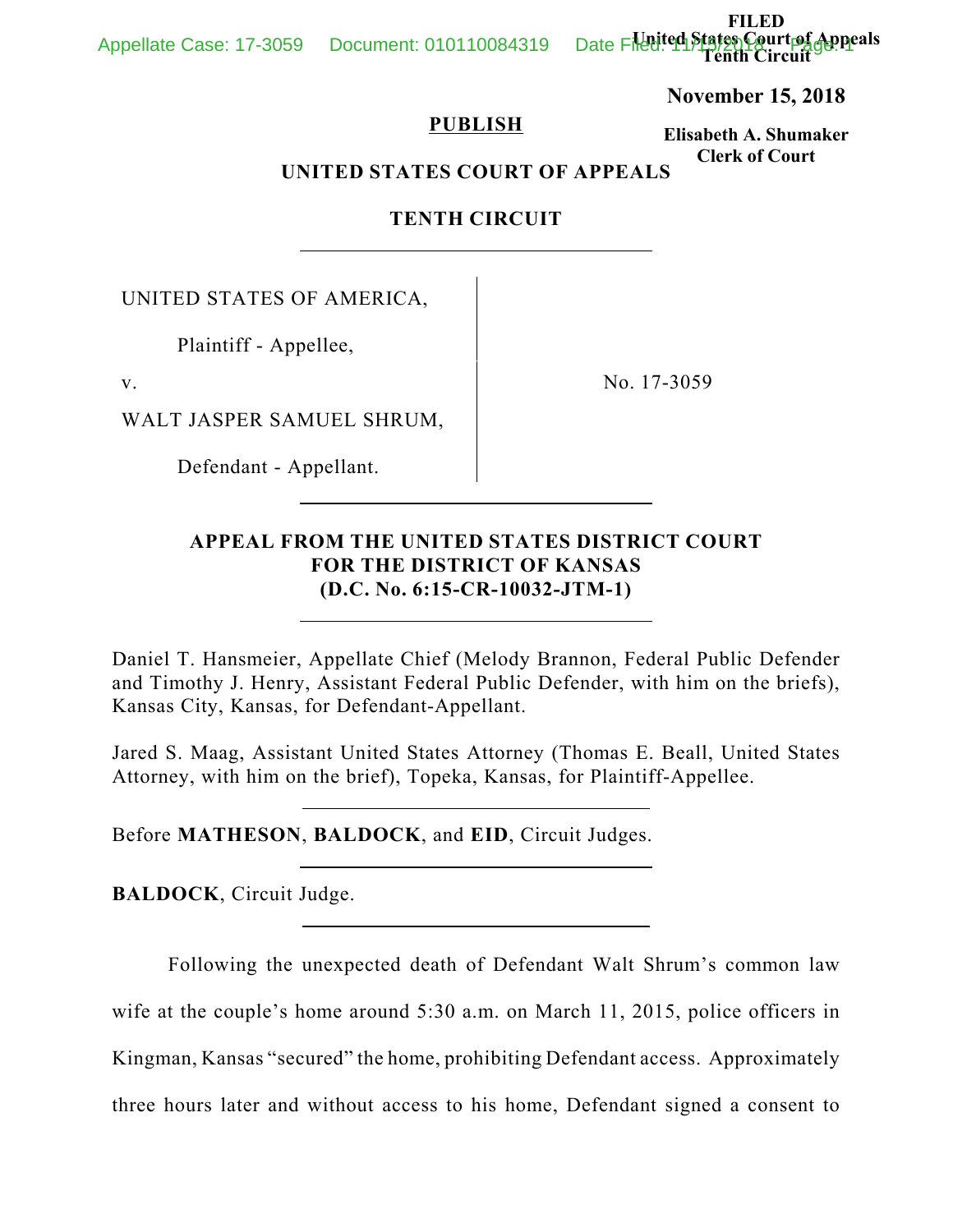search form permitting an investigator from the Kingman County Sheriff's Office (KCSO) to enter his home for the express purpose of retrieving his deceased wife's medication in anticipation of an autopsy. While in the home, the investigator saw ammunition in plain view inside an open bedroom closet. After returning to headquarters, the investigator learned Defendant was a convicted felon and recalled seeing the ammunition in the closet. Several hours later, the investigator, based on what he had seen and learned, contacted a federal agent and asked him to obtain a search warrant for Defendant's home. A federal magistrate judge issued the warrant at 10:00 p.m. A late night search of the home, which local authorities still would not permit Defendant to access, uncovered not only the ammunition but also two loaded firearms and 4.4 grams of suspected methamphetamine.

A grand jury subsequently charged Defendant with two counts of being a felon in possession of a firearm in violation of 18 U.S.C.  $\S$  922(g)(1), one count of being a felon in possession of ammunition, again in violation of  $\S 922(g)(1)$ , and one count of possessing methamphetamine in violation of 21 U.S.C. § 844(a). Following the district court's denial of his motion to suppress the incriminating evidence used to charge him, Defendant entered a conditional guilty plea to one count of being a felon in possession of a firearm. After receiving a sentence of time served, Defendant appealed the district court's denial of his motion to suppress. Our jurisdiction arises under 28 U.S.C. § 1291. This appeal presents us with two questions: Did the initial securing of Defendant's home constitute an unreasonable seizure in violation of the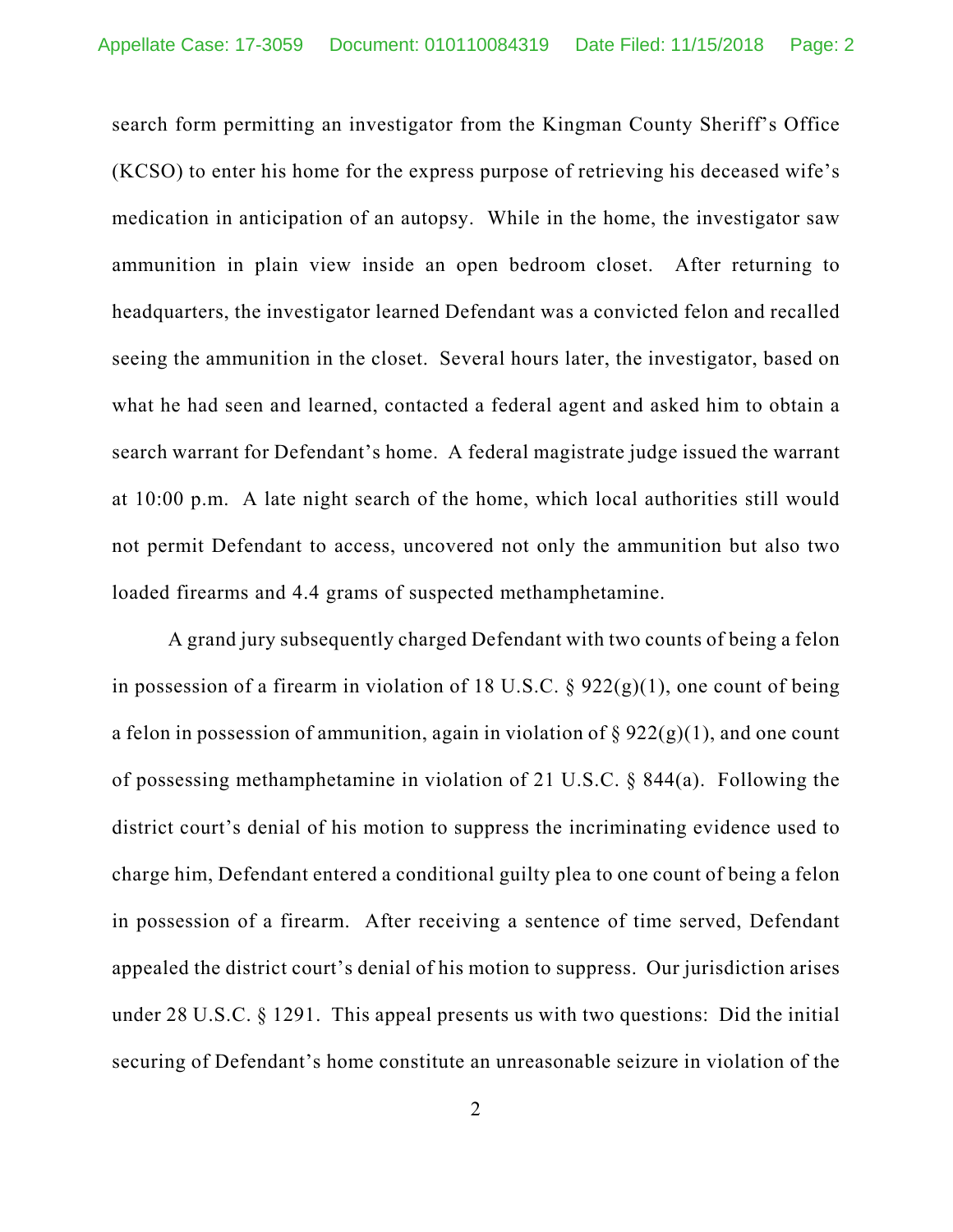Fourth Amendment? And if so, did such seizure taint the incriminating evidence ultimately uncovered in the warrant search of his home? We answer both questions yes, and reverse.

I.

The historical facts are not in dispute. Defendant and his wife Candice Hill were at their home in the early morning hours of March 11, 2015. Candice, who had just showered, was not feeling well. Shortly after telling Defendant she was very hot, she experienced a seizure and lost consciousness. At 4:54 a.m., Defendant phoned 911 to report a medical emergency. Defendant informed the 911 operator that Candice was thirty years old, was not breathing, and may have overdosed on prescription medication. Within five minutes, Captain Paul Hinton of the Kingman Police Department (KPD) arrived on the scene. Defendant was performing CPR on Candice in the bedroom. Captain Hinton relieved Defendant until EMS arrived at 5:11 a.m. About twenty-five minutes later, the ambulance, accompanied by everyone at the scene including Defendant, departed for the hospital a short distance away. Medical authorities pronounced Candice dead at 5:45 a.m.

According to a "Crime Scene Entry Log Sheet," KPD Sergeant Travis Sowers "secured" Defendant's home after arriving on the scene at 6:19 a.m. Sergeant Sowers next phoned Dustin Cooke, an investigator with the KCSO. A few minutes later, Investigator Cooke received a call from the KCSO assigning him the case. The police dispatch report indicates Investigator Cooke arrived at the hospital around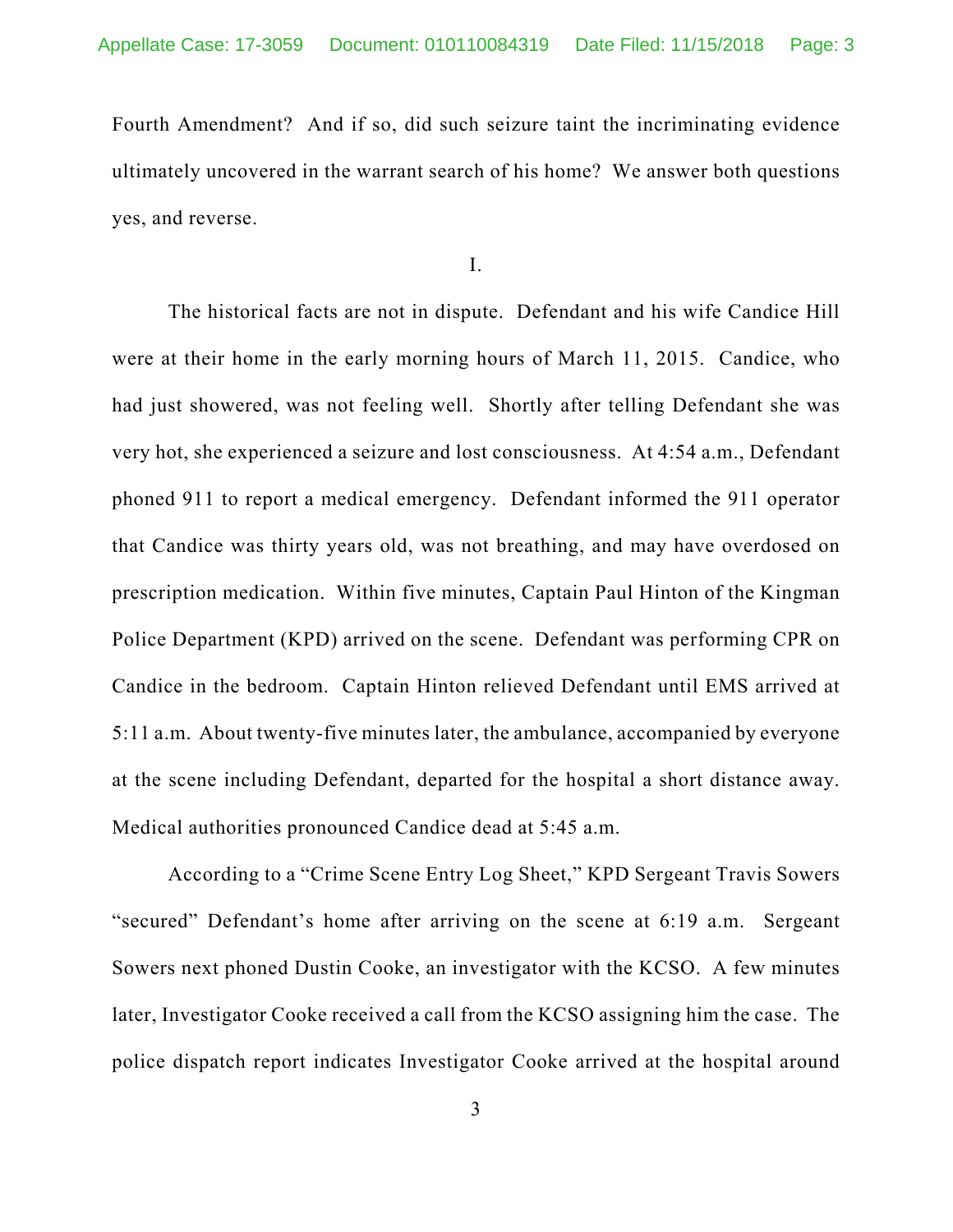6:49 a.m. At the suppression hearing, Investigator Cooke testified as to the initial information he received on the incident: "I was told that they had a 30-year-old female that . . . it was initially a medical call, and that it needed to be investigated until otherwise; that it was *not* a suspicious death." (emphasis added).

Investigator Cooke asked Defendant, who had not yet returned home but remained at the hospital with Candice's body, to accompany him to the Kingman County Law Enforcement Center to discuss the circumstances surrounding her death. Defendant agreed. When later questioned about any information he may have had at this point regarding the cause of Candice's death, Cooke responded, "I didn't have anything." Investigator Cooke escorted Defendant to a small interview room where he began questioning him shortly after 7:00 a.m. The audio tape recording of the interview reveals Defendant was coherent but frequently overwrought with emotion. Cooke permitted Defendant to make and receive phone calls during the interview. About thirteen minutes into the interview, Defendant phoned a female friend he identified as Teresa. When Teresa told Defendant that she "might be over sometime this morning," Defendant stated, "I ain't home yet because they ain't lettin' me go home yet. I'm up here at the Sheriff's Office." Defendant told Investigator Cooke that he wanted an autopsy performed to determine the cause of Candice's death.

The interview lasted until around 9:20 a.m. with a thirty minute break beginning about 8:37 a.m. During the break, Investigator Cooke learned that the coroner had inquired about Candice's medication as well as other medication in the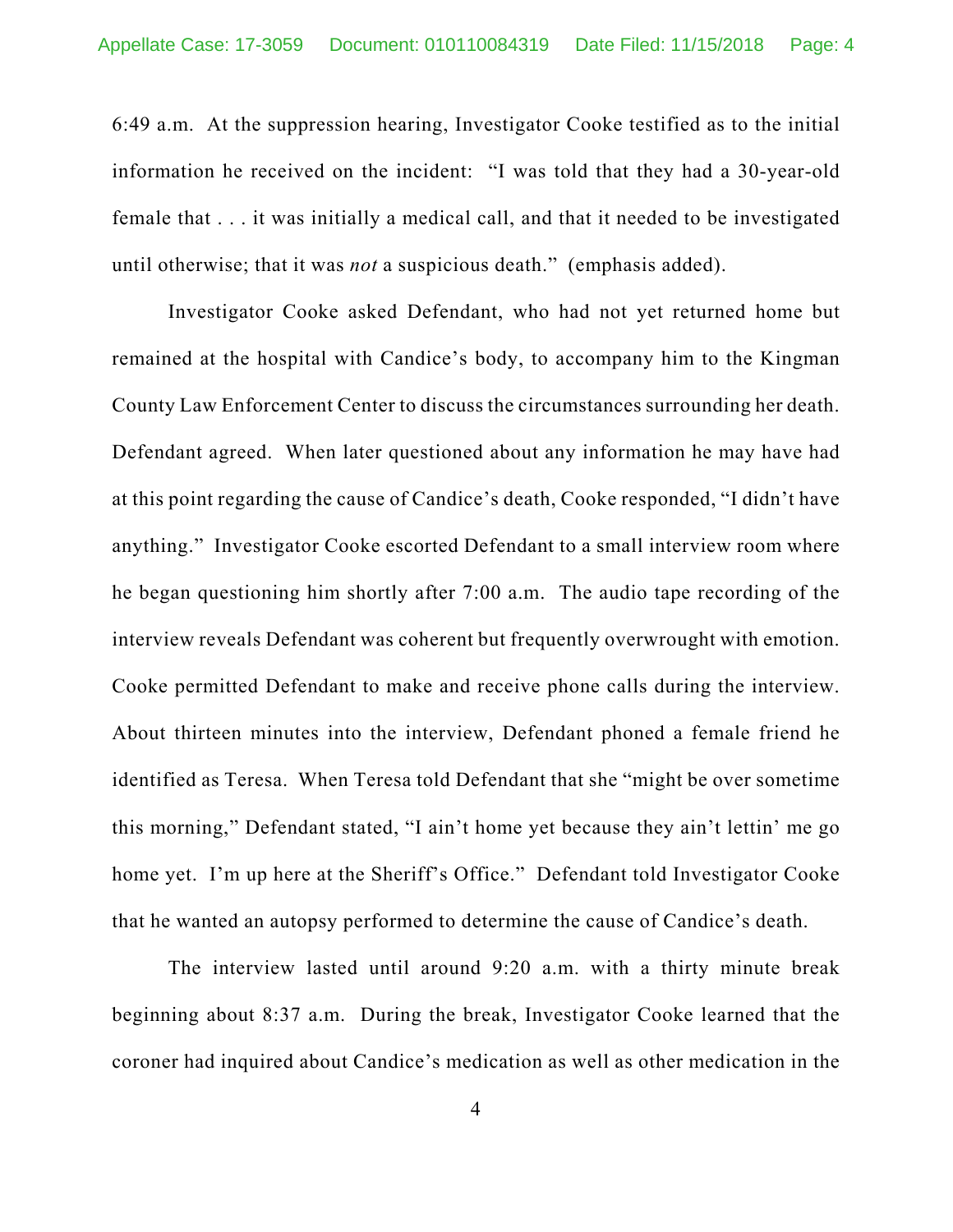home. Shortly after the interview resumed around 9:05 a.m., Investigator Cooke told Defendant the autopsy was scheduled for 1:30 p.m. that day in nearby Wichita. Cooke stated he would need to retrieve Candice's medication to determine if she took too many pills before she seized. He also told Defendant he wanted to help Defendant get his dogs out of the home. Defendant said he would cooperate because he wanted to know why Candice died. He mentioned she may have overdosed on Adderall. Investigator Cooke told Defendant he was going "to ask for your consent to get her medication." Defendant responded with a question: "You gonna go with me?" Cooke answered, "Yeah, and we're gonna go here in just a second."

Investigator Cooke also informed Defendant, "I'm gonna go ahead and hold onto your house as a scene, okay, until I get done with the autopsy." Defendant responded, "That's fine, cause I told the landlord . . . and he said any way he could help me, he said don't worry about nothin'." At the suppression hearing, Investigator Cooke described the discussion:

- Q. And at some point did you advise Mr. Shrum that you needed to hold onto the house, at least for that day?
- A. Yes.
- Q. Why did you say that?
- A. Just because there was a 36-year-old female that just goes into a code is not a common—it's not a normal death. It does happen, but we have to investigate as to why that happened, so securing anything that may have given us information into that was the reason for the scene being held.
- Q. All right. And did you tell Mr. Shrum that you were going to need to hold onto the house for a little while?
- A. Yes I did.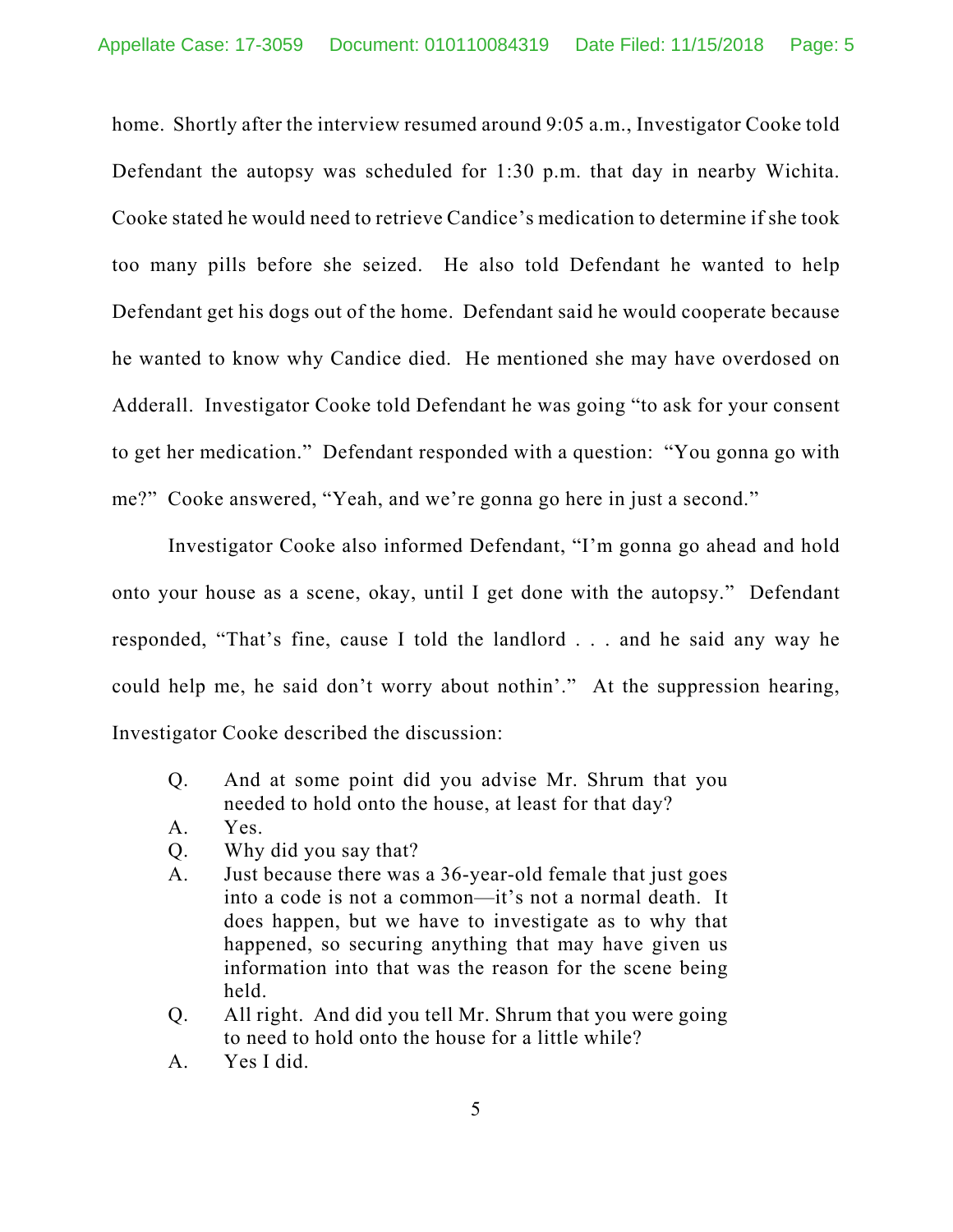- Q. And what was his response to that?
- A. Anything that I can do to help....

Investigator Cooke told Defendant he was "going to do what's called a consent to search and I'm just going in to retrieve the medication." Defendant quickly responded, "I can't do it unless I have an attorney go over it." Defendant then began to sob, "I wanna know what happened to her. I ain't got nothin' to hide from you people. She's my baby, she's my everything. I know you have to."<sup>1</sup> For the next few minutes, Investigator Cooke and Defendant discussed Candice's ex-husband and family before Cooke returned to the topic of Defendant's home: "Let's run over to the house. Let's get your dogs. Let's get the medication." Defendant suggested he feed his dogs and leave them in the house but Cooke told him the dogs could not stay there: "I don't want to leave them in the house not being taken care of." Cooke explained to Defendant, "Well, I'm hoping that this is a temporary thing maybe not but through the end of this afternoon, um, to know what's going on."

Defendant sobbed some more while he reminisced about Candice and how much he missed her. Investigator Cooke again returned the conversation to Defendant's home: "Let's go get your dogs. Let's get this medication. And that way I can start moving forward with today and getting to the autopsy and getting the

<sup>&</sup>lt;sup>1</sup> At the suppression hearing, Investigator Cooke testified that after Defendant mentioned he wanted an attorney to review the consent form, Defendant "in what was a joking manner to me initially was, quote, 'Shit, I'm just kidding,' and we moved on." Defendant's reported statement is inaudible on the interview tape.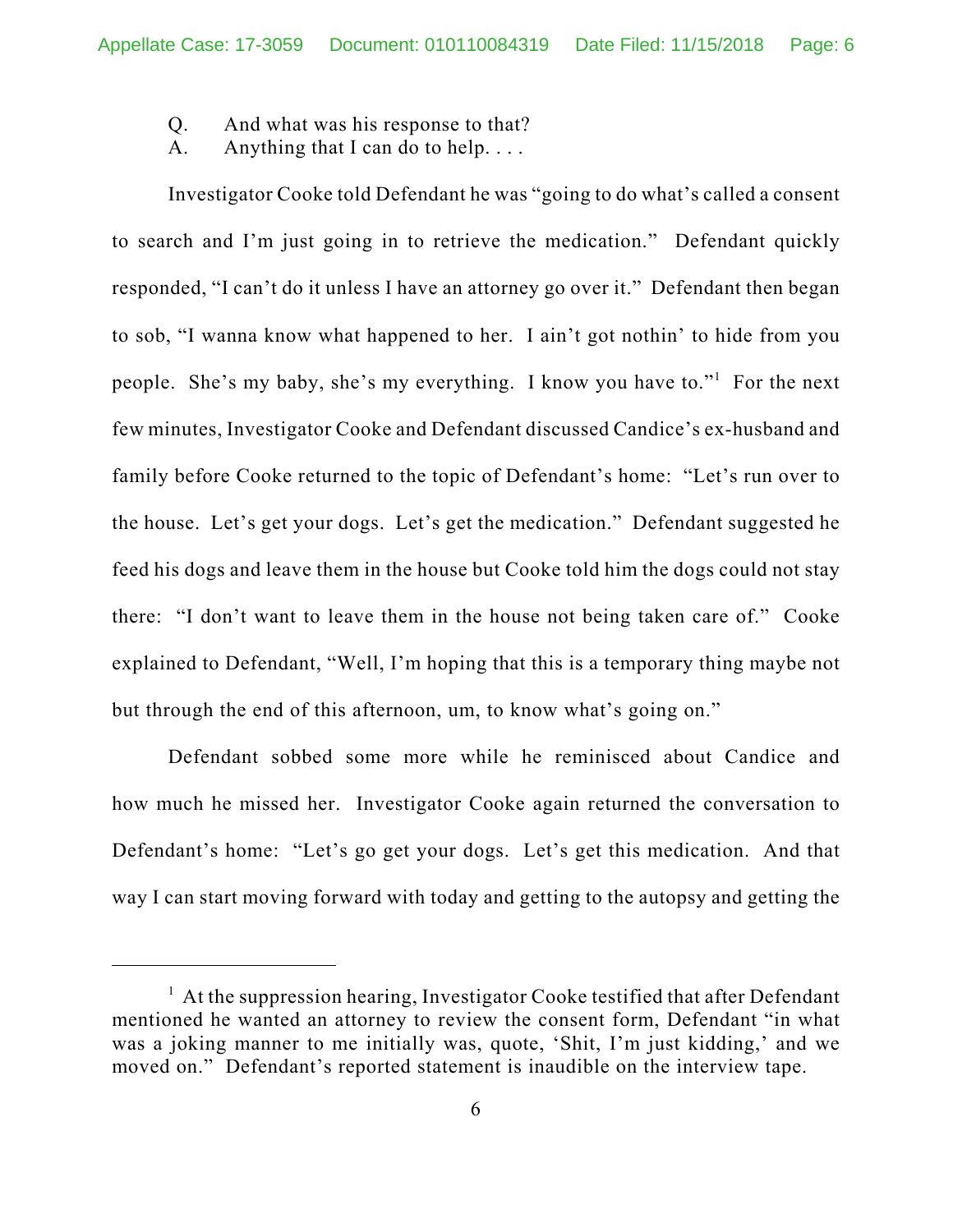meds to the doctor and stuff like that . . . ." Defendant again expressed concern that Candice may have taken too many pills and told Cooke one of her medicine bottles was empty. Investigator Cooke asked if the empty bottle was in the house and Defendant said he believed so. Cooke inquired as to the location of the bottle, reminding Defendant, "I can't let you go in the house. I'll just tell you I can't let you go in the house, but if you'll tell me where that stuff is." Defendant responded that his medication was on the kitchen counter and Cooke stated he wanted to retrieve Defendant's medication as well. The two men then discussed the location of Candice's medication. Defendant thought it might be on the bedside table in the master bedroom. Investigator Cooke stated: "I'll look when we get over there but I want you to go with me. I'll have you sign this consent so I can get your medication, her medication, . . . ."

The KPD Crime Scene Entry Log shows Investigator Cooke, Defendant, and Defendant's friend, Denise Niederman, arrived at Defendant's home at 9:30 a.m. Investigator Cooke placed the consent to search form on the hood of his squad car. Cooke wrote "Retrieve Medication" on the form. He read and explained the form to Defendant. Defendant indicated he understood, signed the form, and provided Cooke a key for entry. At some point, Defendant asked Investigator Cooke if he could go inside his home to urinate. Cooke said no and later acknowledged he forced Defendant to "relieve himself outside the house where there were other people standing around." Once inside the home, Investigator Cooke let the dogs out and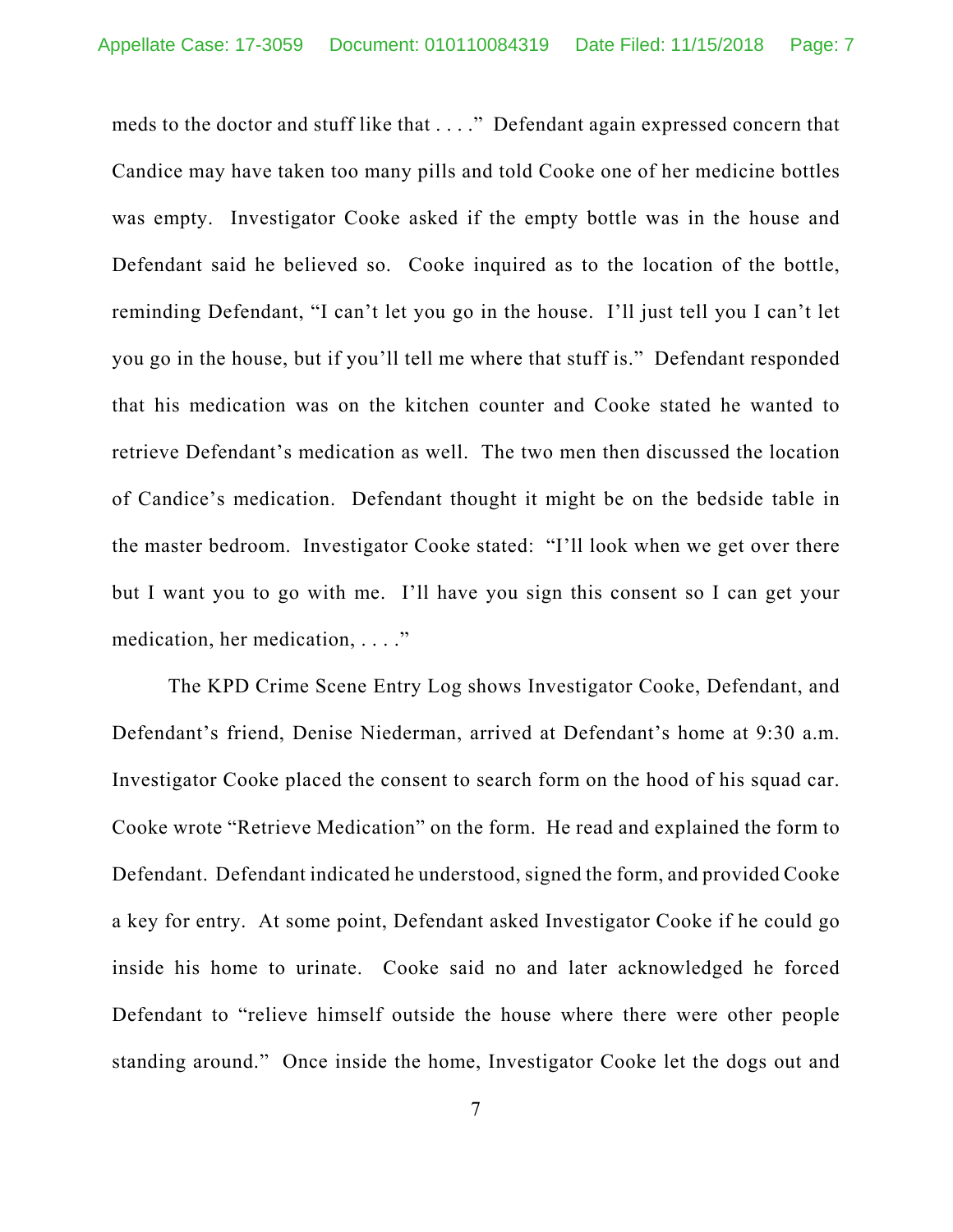retrieved Defendant's walking stick. Consistent with the information he obtained from Defendant during the interview, Cooke found prescription medication in the kitchen and in the master bedroom. Cooke gave Defendant his medication and kept Candice's medication for the coroner.

Investigator Cooke was inside Defendant's home between ten and fifteen minutes. The entry log shows Cooke departed the scene at 10:05 a.m. while Defendant and Niederman departed at 10:07 a.m. The log indicates Cooke entered the home to "retrieve medications / dogs." Neither Defendant nor Niederman were permitted to enter the home. While in the home, Cooke took fifty-six photographs of the kitchen and bedroom from various angles.<sup>2</sup> One of the photographs depicted ammunition in plain view in the bedroom closet. Cooke testified the closet door was open when he entered the bedroom. Back at headquarters prior to the scheduled autopsy, another officer reminded Cooke that Defendant was a convicted felon:

- Q. At some later point did you realize that Mr. Shrum was a convicted felon?
- A. I did, and there was two things that kind of sparked that: One, you heard in the interview where it come to my recollection and he even said it was almost six years ago that he and I had talked; and then the other officer that actually was assigned to that case made a comment, he says, you know, I think he was a felon and then it dons [sic] on me, wait a second, I saw ammo in the house. So I go back to my pictures and I'm like, there's the

<sup>&</sup>lt;sup>2</sup> Investigator Cooke testified he took the photographs to  $(1)$  document the items he collected and (2) document that he did not remove items other than medication from the home.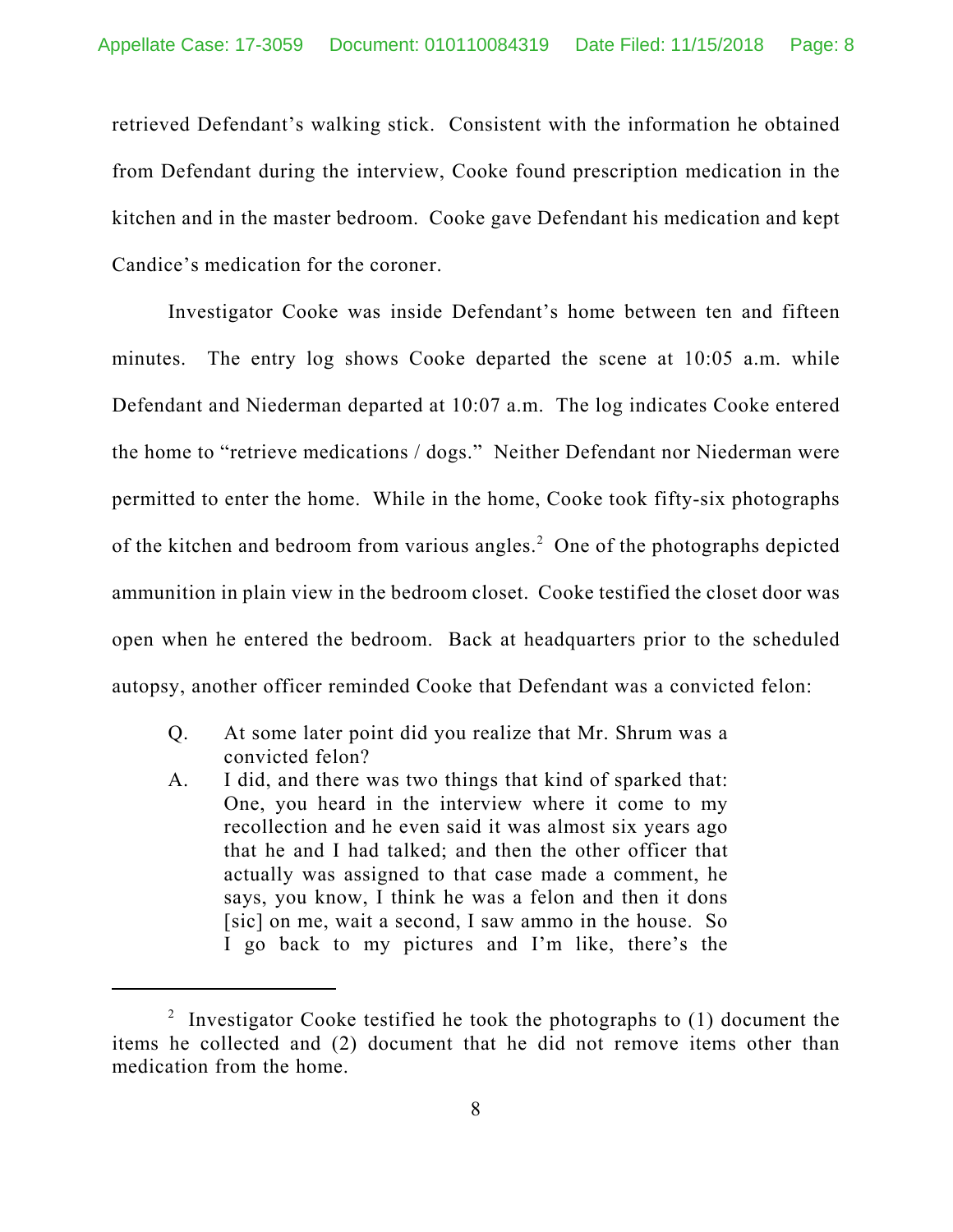ammunition, and that's what led into this investigation.[3]

Investigator Cooke attended Candice's autopsy in Wichita that afternoon at 1:30 p.m.<sup>4</sup> The autopsy lasted approximately two hours. That evening, Cooke contacted Agent Neil Tierney from the Wichita branch of the Bureau of Alcohol, Tobacco, Firearms, and Explosives (ATF). Cooke asked Tierney to obtain a search warrant for Defendant's home based on the ammunition in Defendant's closet and his status as a convicted felon. A federal magistrate judge issued the warrant at 10:00 p.m. The Crime Scene Entry Log indicates three ATF agents, including Agent Tierney, accompanied by Investigator Cooke and Sergeant Sowers, executed the warrant beginning at 11:18 p.m. The search concluded at 1:20 a.m. on March 12, 2015. According to the Justice Department's "Report of Investigation," law enforcement seized the following items from Defendant's home: (1) a loaded 12 gauge pump shotgun, (2) a loaded .45-caliber semi-automatic rifle, (3) an additional 806 rounds of live ammunition, (4) six glass paraphernalia pipes with residue, and (5) approximately 4.4 grams of suspected methamphetamine.

II.

<sup>&</sup>lt;sup>3</sup> Defendant's Presentence Report indicates he was convicted in 2001 of making false statements to the federal government and in 2003 of being a felon in possession of a firearm. In 2010, Defendant's criminal conduct came to the attention of the KPD when he was charged with misdemeanor theft of a lawn mower by deception.

<sup>&</sup>lt;sup>4</sup> According to the district court, the autopsy found the cause of Candice's death to be methamphetamine intoxication.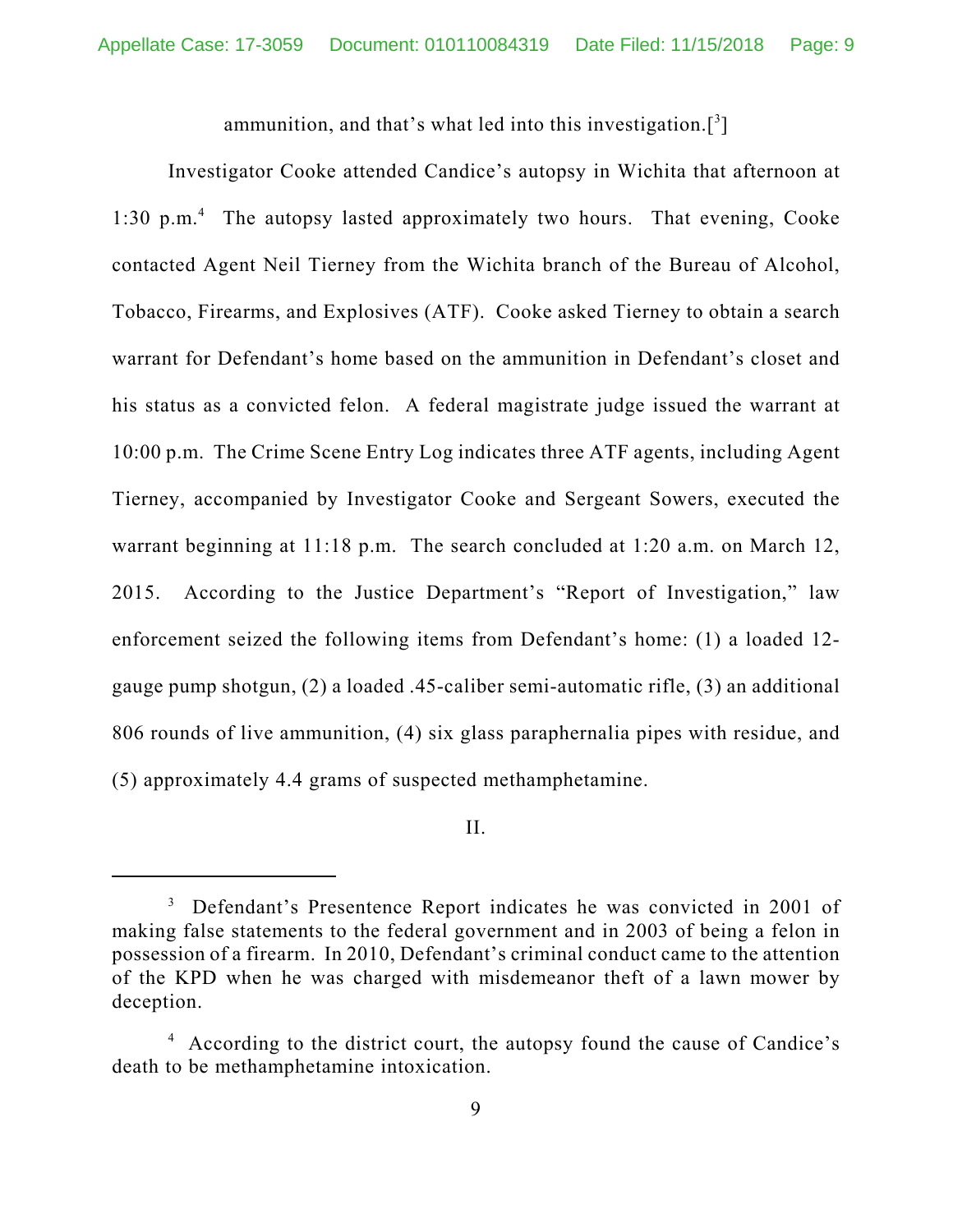Prior to the suppression hearing, the focus of Defendant's motion to suppress was his purported consent to search the home and the scope of this consent. But Defendant also argued, albeit inartfully, that law enforcement illegally seized his home immediately after Candice's death. Following the hearing, the district court provided some "preliminary thoughts" to the parties that also focused on Defendant's consent and its scope. When asked if additional briefing was necessary before the court rendered its decision, defense counsel reminded the court that one of Defendant's prior arguments was that the police seized his home without a warrant from very early in the morning until very late at night on the day of Candice's death: "I would submit . . . that a big part of the motion is not just what happened inside [the home],  $\dots$  but the bottom line is  $\dots$  that they secured that house, prevented [Defendant] access, . . . and that simply cannot be done without a warrant . . . ."

The court subsequently granted Defendant's request for further briefing. In his supplemental brief, Defendant quoted directly from the Supreme Court's decision in *Segura v. United States*, 468 U.S. 796, 804–05 (1984), which in turn quoted from *Wong Sun v. United States*, 371 U.S. 471, 488 (1963):

Evidence obtained as a direct result of an unconstitutional search or seizure is plainly subject to exclusion. The question to be resolved when it is claimed that evidence subsequently obtained is "tainted" or is "fruit" of a prior illegality is whether the challenged evidence was "come at by exploitation of [the initial] illegality or instead by means *sufficiently distinguishable* to be purged of the primary taint."

(citation omitted) (brackets and emphasis in original). Defendant concluded by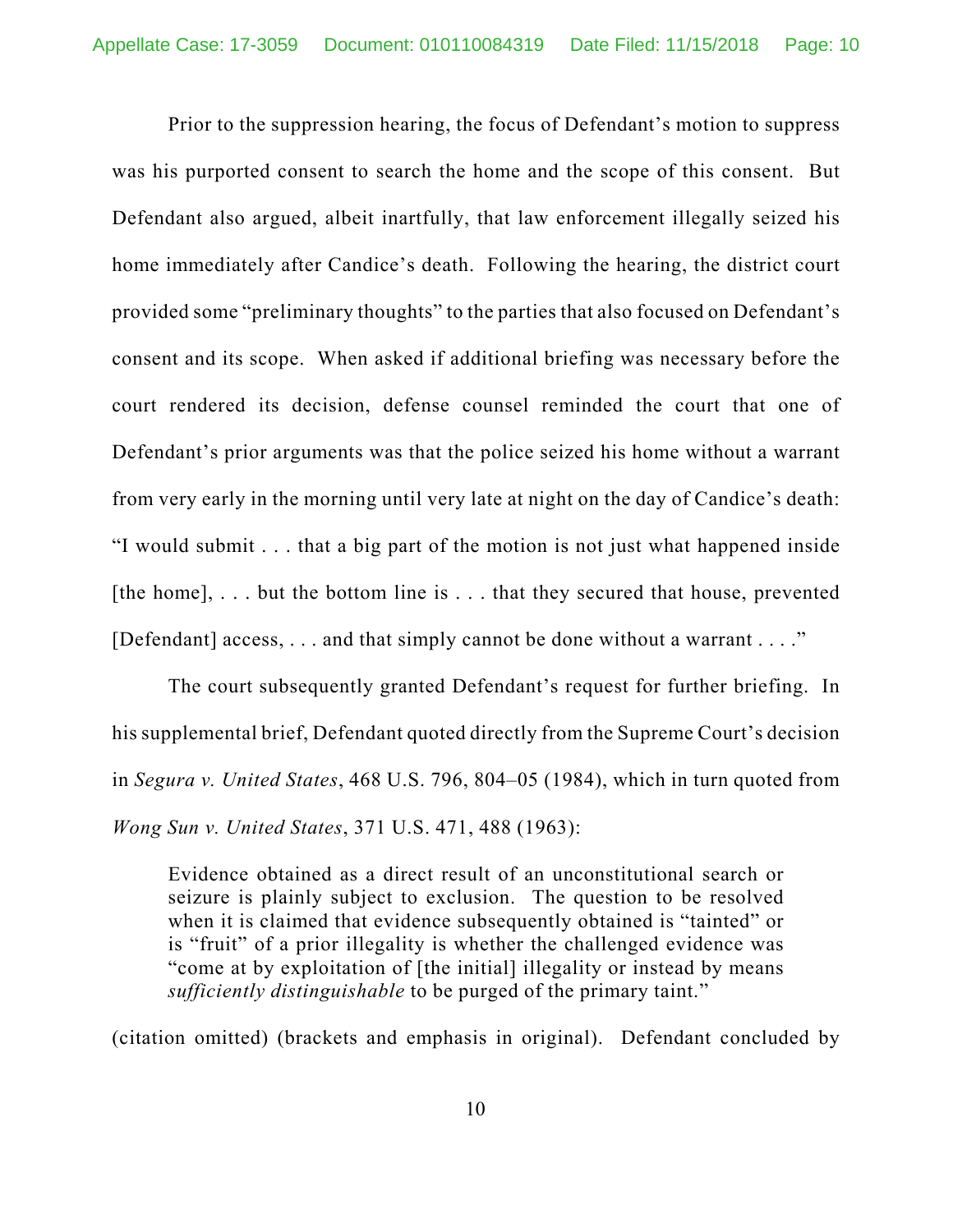explaining: "Although *Segura* ultimately upheld the search in that case, its analysis and reasoning support an opposite conclusion here . . . . The later search is indelibly tied to the initial illegal seizure of [Defendant's] home . . . ."5

In denying Defendant's motion to suppress, however, the district court never asked whether an illegal seizure tainted Defendant's consent to search and the incriminating evidence Investigator Cooke witnessed as a consequence thereof, a taint in turn sufficient to invalidate the subsequent search warrant and its "fruits." Instead, the court held the seizure of Defendant's home did not violate the Fourth Amendment<sup>6</sup>:

[G]iven the unexpected death of [Candice], the subsequent establishment of probable cause after Investigator Cooke observed the ammunition and learned of defendant's felon status, and the time it took to coordinate between state and federal law enforcement to secure a search warrant, the court finds that the "seizure" of defendant's residence was reasonable under the Fourth Amendment.

<sup>&</sup>lt;sup>5</sup> Wong Sun, of course, established the "fruit of the poisonous tree" doctrine which we will have more to say about shortly. In *Segura*, the Supreme Court rejected application of the doctrine and held that despite an illegal entry into a home, the Fourth Amendment did not require suppression of evidence seized later from the home pursuant to a valid search warrant issued on information the police obtained *before* entry into the home. "[T]he exclusionary rule has no application where the Government learned of the evidence 'from an independent source.'" *Segura*, 468 U.S. at 805 (brackets omitted) (quoting *Wong Sun*, 371 U.S. at 487).

<sup>&</sup>lt;sup>6</sup> The district court also held Defendant's subsequent consent to a limited search of his home was knowing and voluntary, and Investigator Cooke did not exceed the scope of this consent by photographing the interior of Defendant's home. The court concluded, however, that even if Cooke exceeded the scope of Defendant's consent by taking photos, Cooke's observation of the ammunition alone, apart from any photographs, established probable cause for issuance of the search warrant.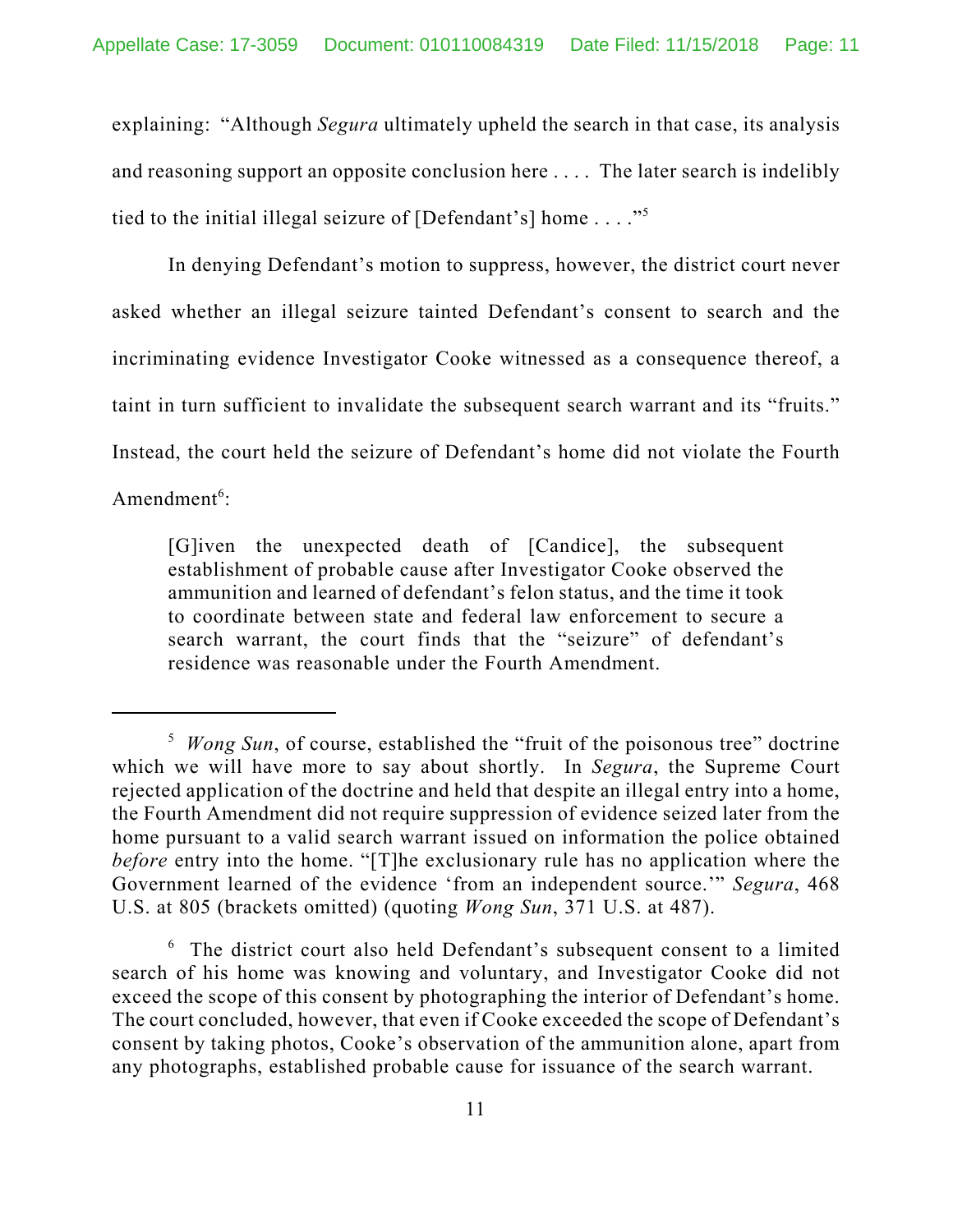III.

The Fourth Amendment provides in relevant part: "The right of the people to be secure in their persons, houses, papers, and effects, against unreasonable searches and seizures, shall not be violated, and no Warrants shall issue, but upon probable cause . . . ." U.S. Const. amend. IV. A defendant seeking to suppress evidence based on a warrantless seizure of his property bears the burden of proving the same.7 *United States v. Carhee*, 27 F.3d 1493, 1496 (10th Cir. 1994); *see also United States v. Hernandez*, 847 F.3d 1257, 1263 (10th Cir. 2017) (recognizing that a defendant bears the burden of proving whether and when the Fourth Amendment was implicated). If the defendant meets his burden of establishing a warrantless seizure, the burden then shifts. The Government must establish the warrantless seizure was reasonable. *Carhee*, 27 F.3d at 1496; *see also United States v. Finefrock*, 668 F.2d 1168, 1170 (10th Cir. 1982) (recognizing that when a defendant challenges a warrantless seizure, the Government bears the burden of justifying its actions). Where, as here, the underlying facts are undisputed, we review de novo the question of whether those facts establish a warrantless seizure within the meaning of the Fourth Amendment and, if necessary, the question of when such seizure occurred. *United States v. Roberson*, 864 F.3d 1118, 1121 (10th Cir. 2017). We also review de novo the ultimate determination of reasonableness under the Fourth

<sup>&</sup>lt;sup>7</sup> The controlling standard of proof at a suppression hearing is proof by a preponderance of the evidence. *Nix v. Williams*, 467 U.S. 431, 444 n.5 (1984).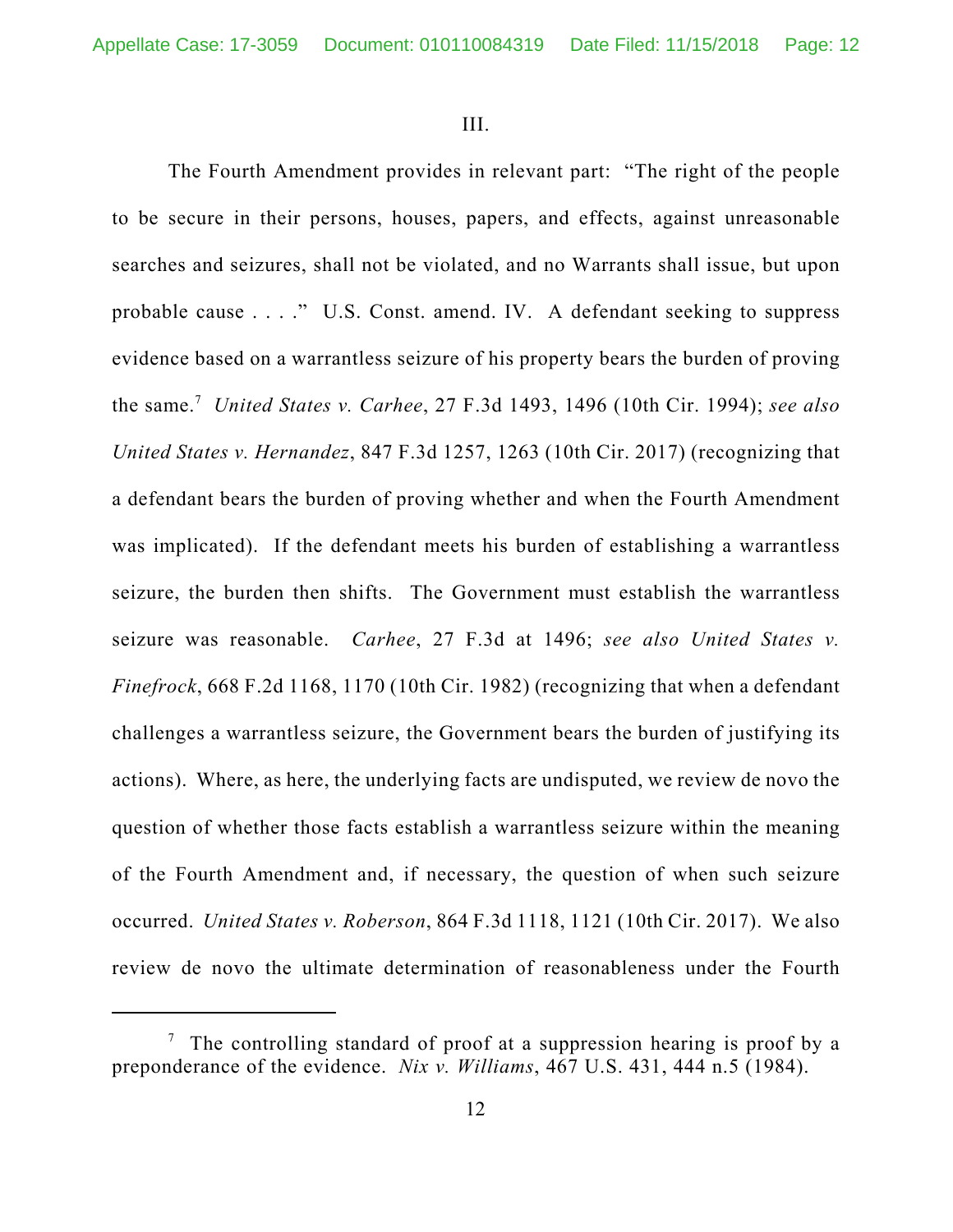Amendment. *United States v. De La Cruz*, 703 F.3d 1193, 1195–96 (10th Cir. 2013).

## A.

The Supreme Court has told us a Fourth Amendment "seizure" occurs "when there is some meaningful [government] interference with an individual's possessory interests in . . . property." *United States v. Jacobsen*, 466 U.S. 109, 113 (1984); *see also United States v. Hill*, 805 F.3d 935, 937 (10th Cir. 2015). Given the Supreme Court's description of a seizure, we have little difficulty concluding local law enforcement in Kingman, Kansas seized Defendant's home *no later* than 7:02 a.m. on March 11, 2015. The police dispatch report indicates Sergeant Sowers arrived at Defendant's home at 6:19 a.m. The KPD Crime Scene Entry Log indicates he promptly began securing the scene upon arrival. According to the dispatch report, the police were still "securing [the] scene" at 7:00 a.m., and had commenced a "criminal death investigation" by 7:02 a.m. By this time if not before, the police had asserted "dominion and control" over Defendant's home (and effectively everything within it) as part of their investigation into Candice's death. *See Jacobsen*, 466 U.S. at 120 & n.18.

The Government says the police "understandably" secured Defendant's home from the outside. The police never entered the interior of Defendant's home, let alone searched it, prior to Defendant's subsequent consent to search. But how these observations bear on the question of whether a Fourth Amendment seizure—defined as a meaningful interference with an individual's possessory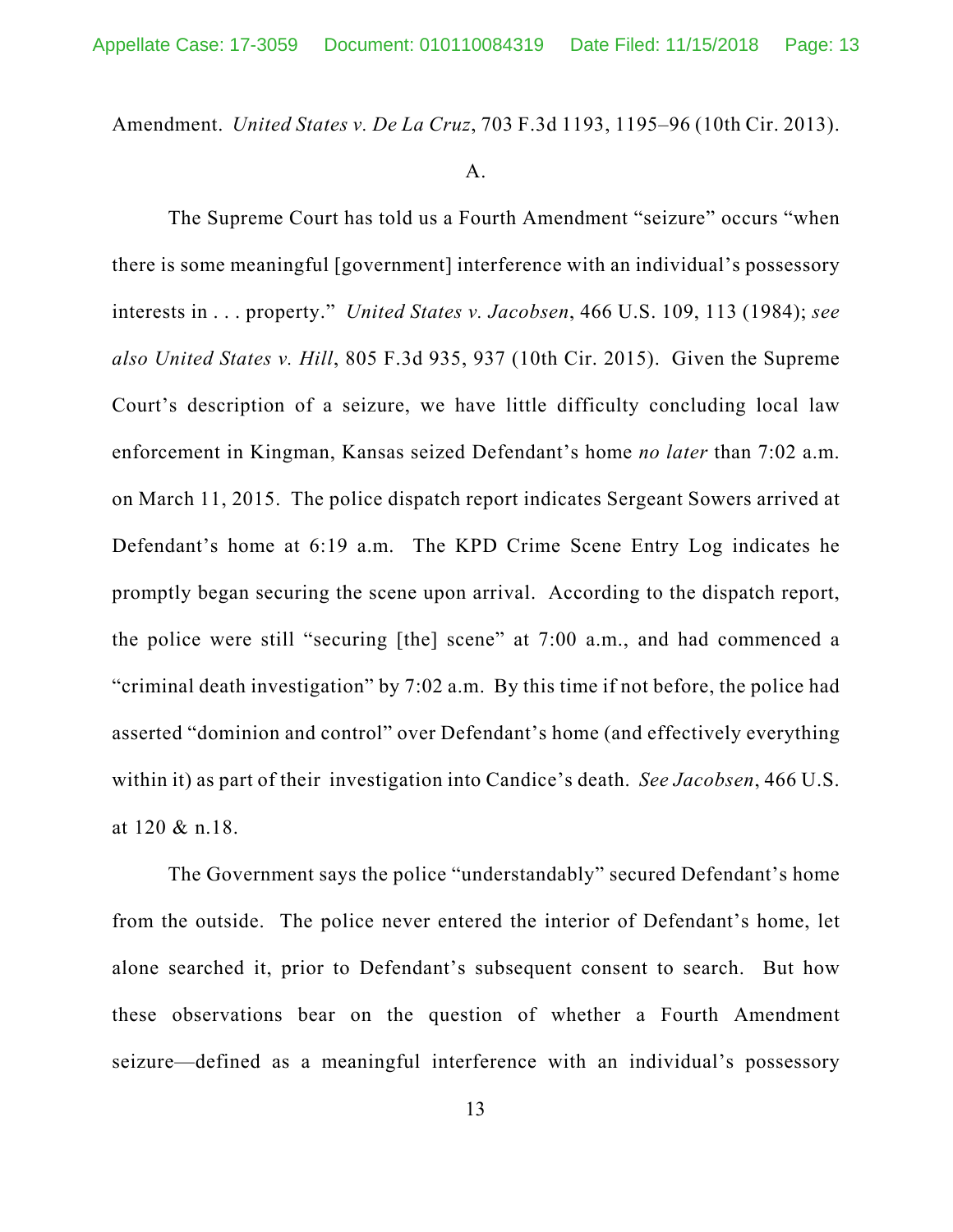interests in property—occurred when police secured Defendant's home immediately following Candice's death escapes us. We see little difference between a perimeter stakeout and internal securing of a home from the standpoint of a Fourth Amendment *seizure*. Both interfere to the same extent with the possessory interests of those entitled to occupy the dwelling. *See Segura*, 468 U.S. at 811 (plurality). The Government cannot reasonably dispute that the "securing" of Defendant's home during the early morning hours of March 11, 2015 infringed not only on his possessory interest in the home but also on his liberty interest in free movement. *See United States v. Place*, 462 U.S. 696, 708 (1983). The police deprived Defendant of his ability to access his home for his own purposes, in his own way, on his own time, and at a location where concerned friends and well-wishers would surely come calling. *Cf. California v. Hodari D.*, 499 U.S. 621, 624 (1991) ("From the time of the founding to the present, the word 'seizure' has meant a "taking possession[.]").

The Supreme Court reminded us just this past term that "when it comes to the Fourth Amendment, the home is first among equals. At the Amendment's very core stands the right of a man to retreat into his own home and there be free from unreasonable governmental intrusion." *Collins v. Virginia*, 138 S. Ct. 1663, 1670 (2018) (citations and quotation marks omitted); *see also Wong Sun*, 371 U.S. at 484 (recognizing the "fundamental constitutional guarantee[] of sanctity of the home"). The right to retreat into one's abode following the unexpected death of a loved one would ring hollow if law enforcement could simply "secure" the home under the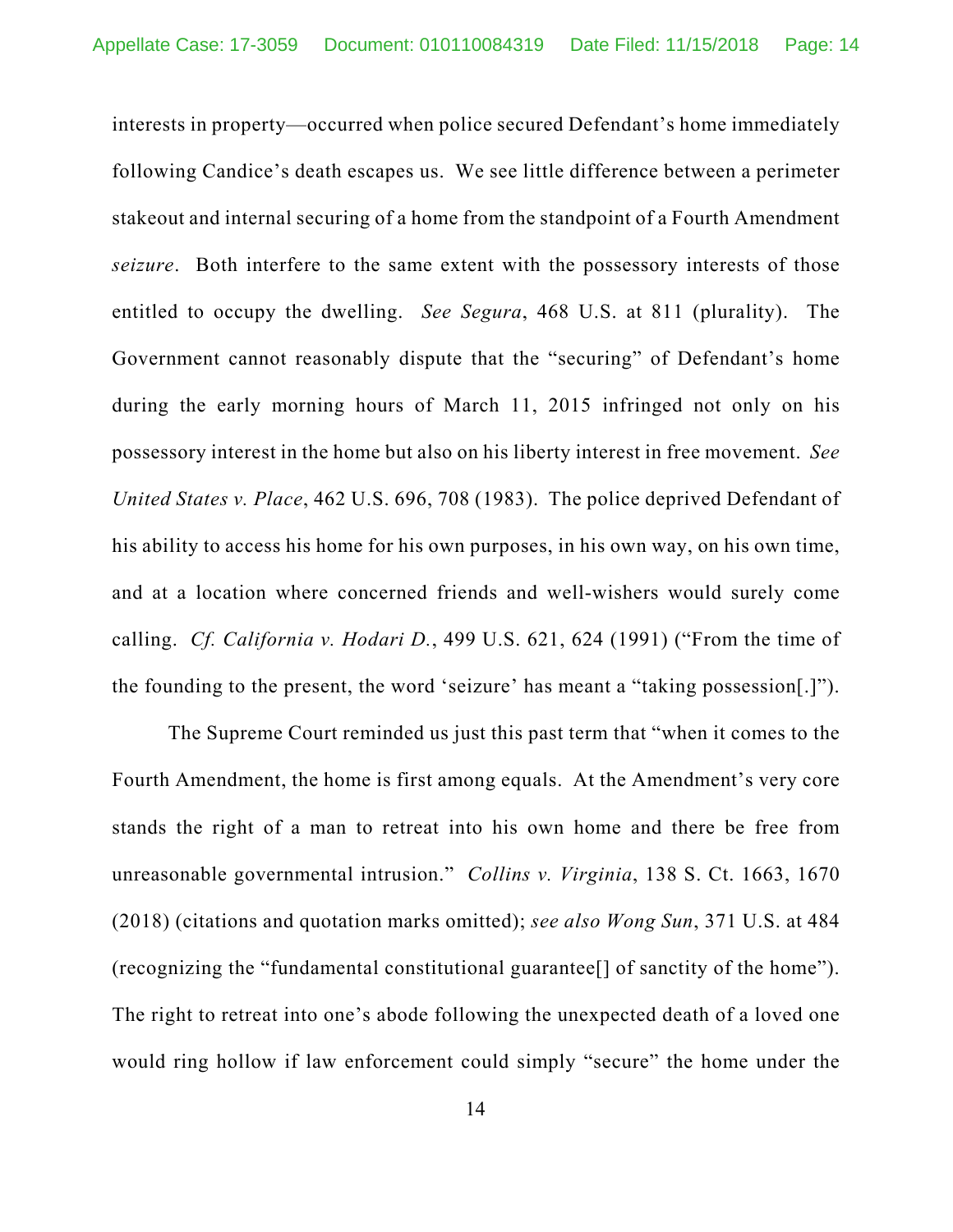auspices of a "criminal" investigation and exclude one therefrom without constitutional implication upon the, in the words of Investigator Cooke, "not normal" death of a household member. "'[A] man's house is his castle,' whether it is under siege by police officers prying into his possessions stored within or whether they exclude him from its sanctuary." *United States v. Song Ja Cha*, 597 F.3d 995, 1002 (9th Cir. 2010) (citation omitted) (quoting *Payton v. New York*, 445 U.S. 573, 598  $(1980)$ ).

### B.

Of course, not every seizure at the hands of government officials violates the Fourth Amendment. Only unreasonable seizures are proscribed. *Brigham City v. Stuart*, 547 U.S. 398, 403 (2006). At its inception, a seizure must be reasonable to comport with the Fourth Amendment. *Roberson*, 864 F.3d at 1121. The seizure must then remain reasonable "throughout its duration and in the entirety of its scope." *United States v. Martinez*, 518 F.3d 763, 766 (10th Cir. 2008). The reasonableness of police conduct turns on the facts and circumstances of each case viewed in the light of established Fourth Amendment principles. *Ohio v. Robinette*, 519 U.S. 33, 39 (1996); *see also United States v. Rabinowitz*, 339 U.S. 56, 83 (1950) (Frankfurter, J., dissenting). In particular, to determine whether the seizure of Defendant's home in this case was reasonable we need look no further than the Fourth Amendment principles established in *Illinois v. McArthur*, 531 U.S. 326 (2001).

In *McArthur*, the complaining witness told a police officer that the defendant,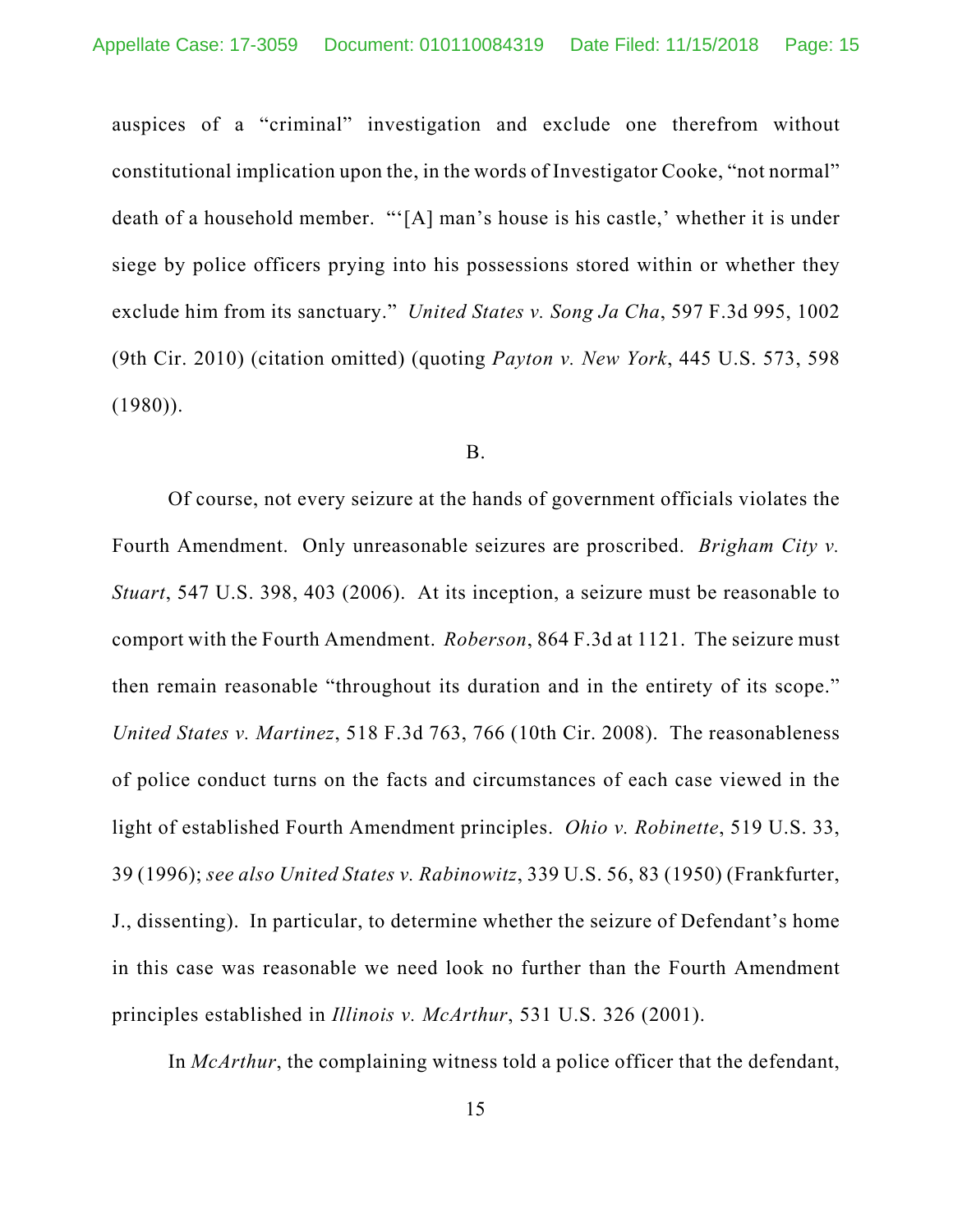her ex-boyfriend, had "dope" in his trailer. When the defendant refused the officer's request to search, the officer told the defendant, who was outside the trailer, that he could not reenter the trailer unless accompanied by an officer. Another officer returned with a search warrant less than two hours later. The search uncovered a small amount of marijuana under the sofa. The defendant moved to suppress this evidence, reasoning the evidence was the "fruit" of the unlawful seizure of his trailer. The Court held, however, that a police officer could lawfully prevent the defendant from entering his trailer while another officer diligently obtained a search warrant. *Id.* at 328. The Court explained that excluding the defendant from his trailer was reasonable in light of the following circumstances: (1) the police had probable cause to believe the defendant's trailer contained evidence of a crime, namely his possession of illegal drugs; (2) the police had good reason to fear the defendant might destroy the evidence before they procured a warrant; (3) the police, by only preventing the defendant from entering his trailer unaccompanied, made reasonable efforts to reconcile their law enforcement needs with the demands of personal privacy; and (4) the police excluded the defendant from his trailer for a limited time, namely two hours. *Id.* at 331–33.

*McArthur* plainly teaches us a police officer armed with probable cause to believe a home contains evidence of a serious crime that might otherwise be destroyed may lawfully secure the home and restrict entry while waiting for an assisting officer to diligently procure a search warrant. *See id.* at 333–34; *see also*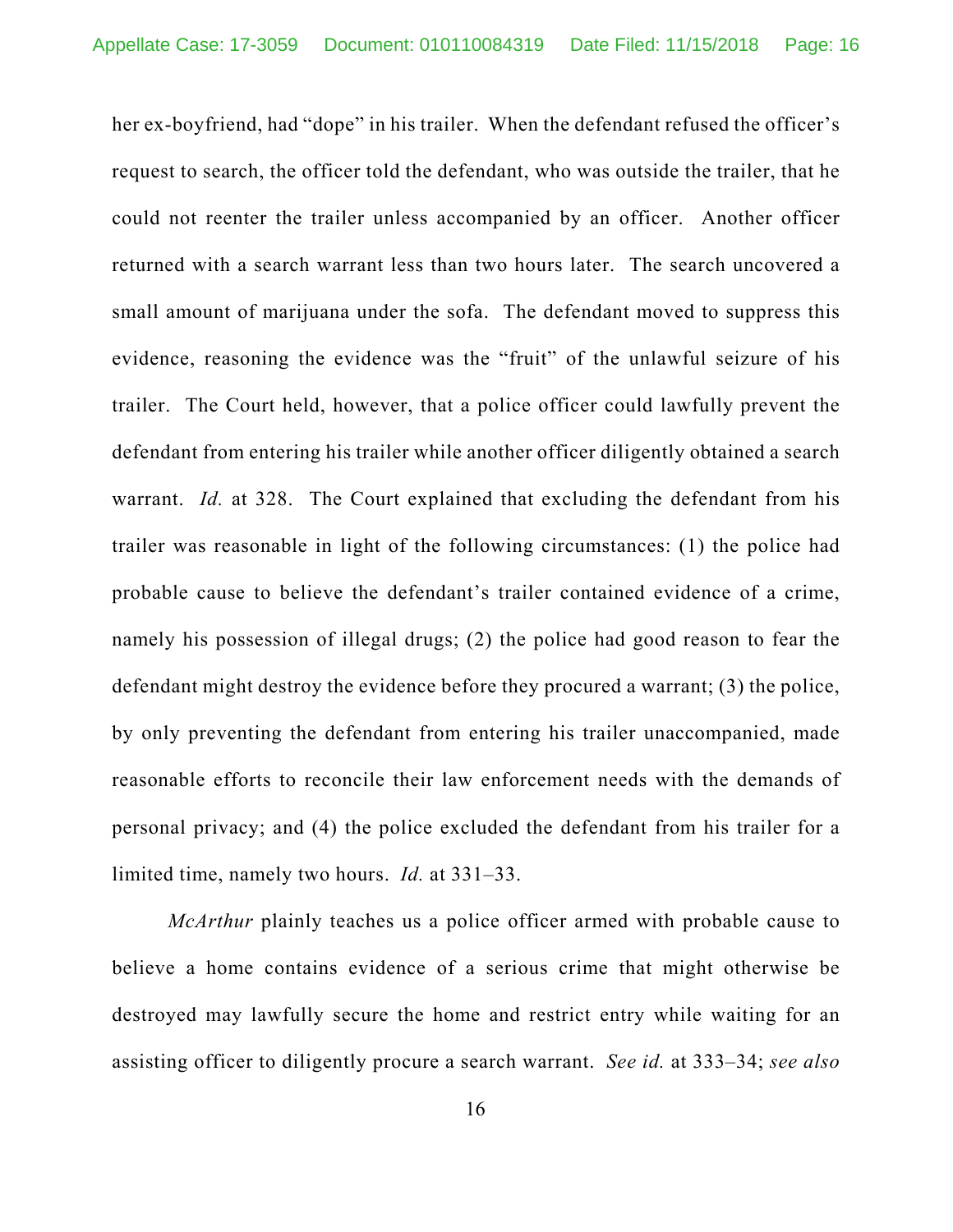*Segura*, 468 U.S. at 798. But here, unlike in *McArthur*, the Government has never suggested that probable cause (or any form of articulable suspicion for that matter) justified the initial seizure of Defendant's home. And we have news for the Government. No such thing as a "crime scene exception," let alone an "unexplained death scene exception," to the Fourth Amendment exists. *See Flippo v. West Virginia*, 528 U.S. 11, 13–14 (1999) (declining to recognize a crime scene exception to the Fourth Amendment). In the context of a home seizure, "the mere fact that law enforcement may be made more efficient can never by itself justify disregard of the Fourth Amendment['s]" probable cause requirement. *Mincey v. Arizona*, 437 U.S. 385, 393 (1978) (holding a warrantless search of the defendant's apartment was not permissible simply because a murder recently occurred there).

Neither, unlike in *McArthur*, has the Government ever suggested that some sort of exigency justified the seizure of Defendant's home. Absent valid consent, the warrantless seizure of a home even in the presence of probable cause "is *per se* unreasonable, unless the police can show that it falls within one of a carefully defined set of exceptions based on the presence of 'exigent circumstances.'" *Coolidge v. New Hampshire*, 403 U.S. 443, 474–75 (1971); *see also Brigham City*, 547 U.S. at 403. At the suppression hearing, Investigator Cooke stated that when Defendant's home was "secured" on the morning of Candice's death, he "didn't have anything" other than a death that was "not normal." Moreover, Cooke previously explained that the initial report he received was "it was not a suspicious death." In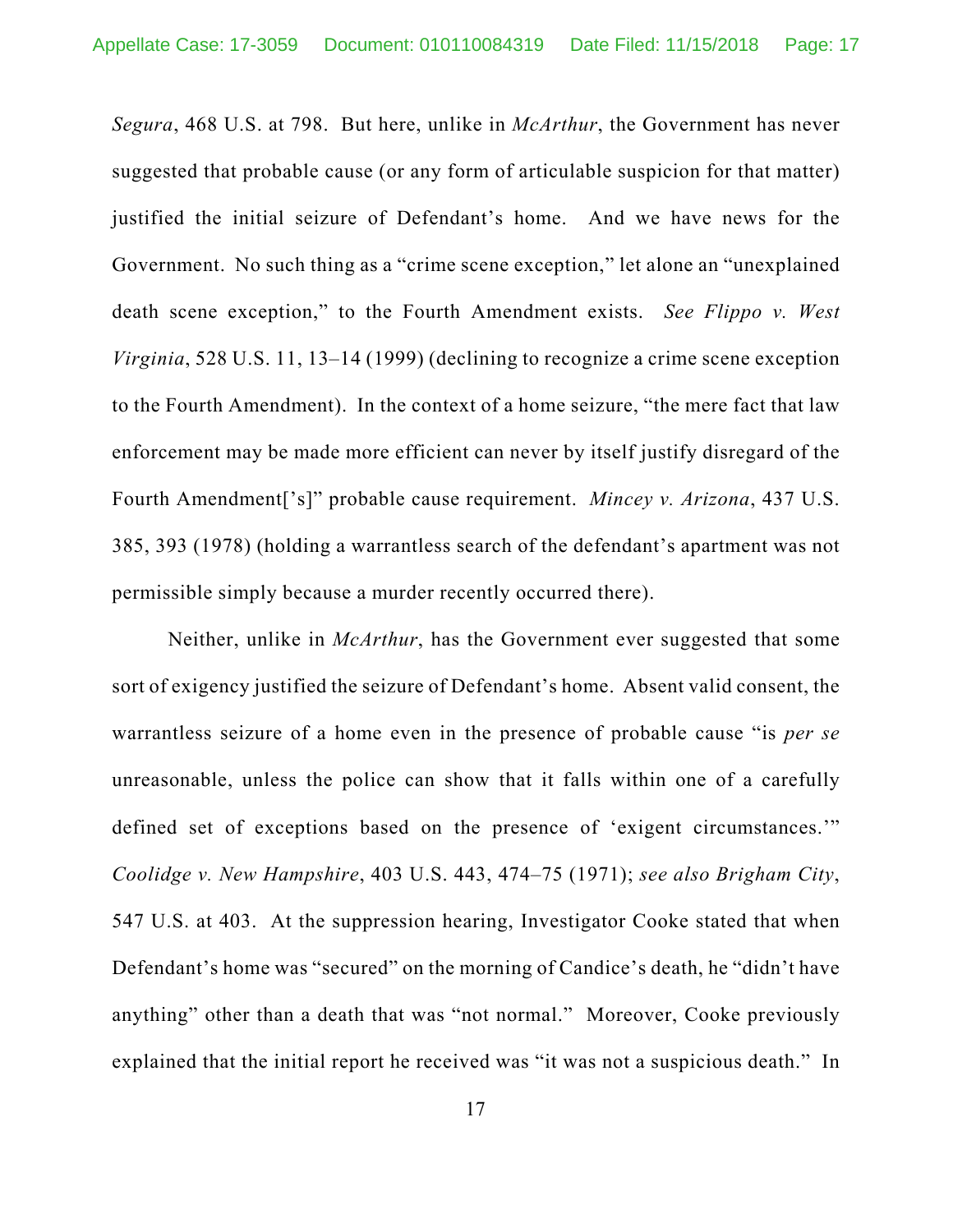other words, the police, according to the record before us, had no knowledge of any facts suggesting Defendant or his now-deceased wife were engaged in criminal wrongdoing inside their home. And at least in the context of Fourth Amendment jurisprudence, the police certainly *never* have good reason to fear the destruction of incriminating evidence of which they have no particularized knowledge.

Nor did the police in this case, again unlike in *McArthur*, make any effort to reconcile their law enforcement needs with Defendant's Fourth Amendment interests in his home as a place of refuge, privacy, and comfort. *See Place*, 462 U.S. at 703. This seizure was not minimally intrusive; rather it was the commencement of a fishing expedition to see what sort and how big of fish the police might catch. The police completely disregarded Defendant's constitutional rights and seized his home so they could find out, again in the words of Investigator Cooke, "what's going on." Inexplicably, Cooke would not even allow Defendant supervised entry into his own home to urinate. For reasons unclear to us apart from Investigator Cooke's preference and convenience, the seizure extended over a period of eighteen hours even though probable cause arose sometime around 11:00 a.m. or about four hours into the investigation. By then, Cooke had seen the ammunition inside the bedroom closet and learned of Defendant's felony status and had all the probable cause he needed to procure a search warrant. ATF agents at the behest of Cooke, however, did not procure a warrant until eleven hours later or 10:00 p.m.

In addition to Candice's unexplained death, which in itself was no basis for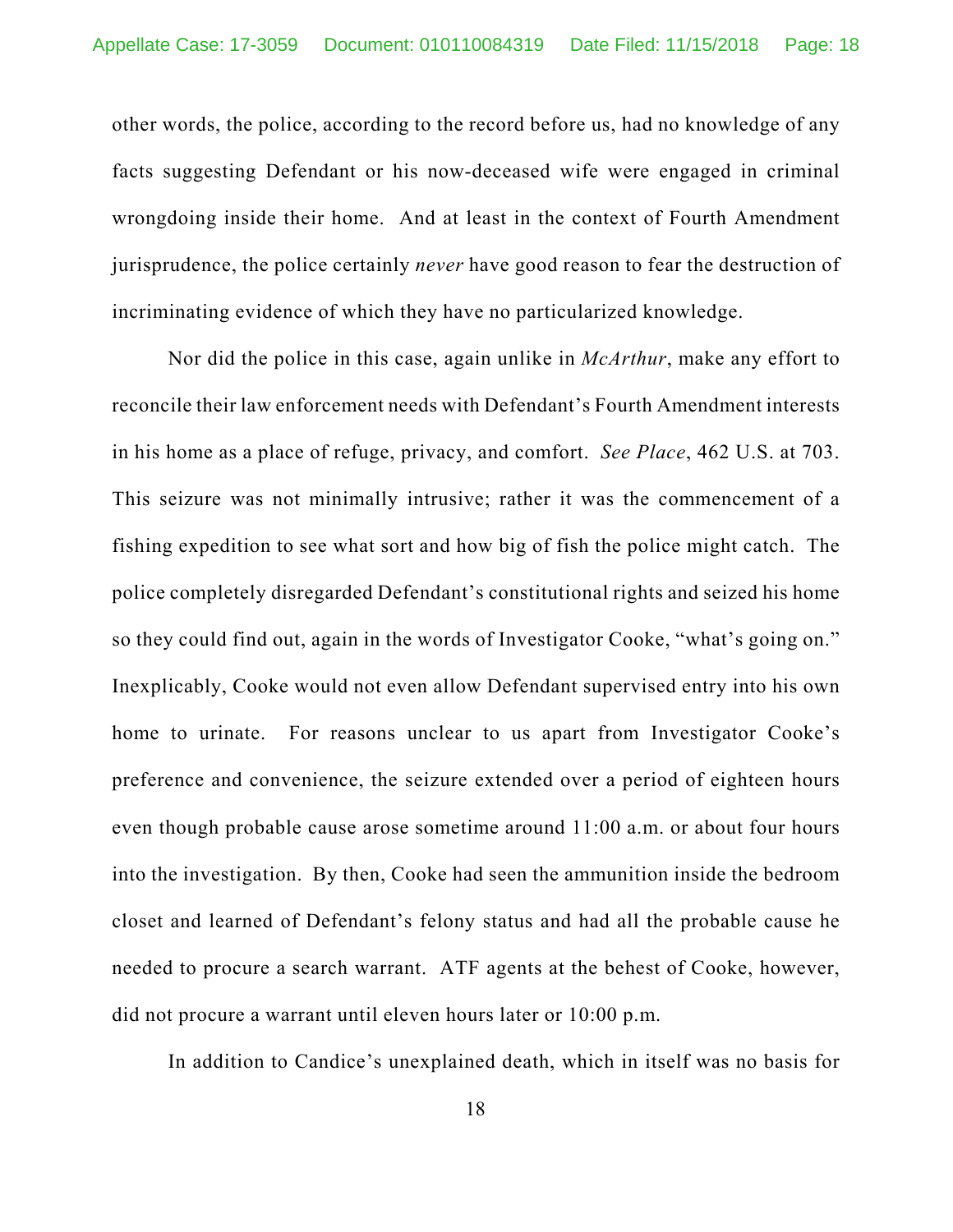seizing Defendant's home, the district court provided two ex post facto rationales to justify the initial seizure. The first rationale was "the subsequent establishment of probable cause after Investigator Cooke observed the ammunition and learned of defendant's felon status." In answer to this we can only say a Fourth Amendment seizure unlawful at its inception "does not change character from its success." *United States v. Di Re*, 332 U.S. 581, 595 (1948). The initial legality of a seizure turns on the facts and circumstances known to the police at the time of the seizure rather than on facts and circumstances subsequently discovered. *United States v. Cantu*, 405 F.3d 1173, 1178 (10th Cir. 2005); *see also Wong Sun*, 371 U.S. at 484 (recognizing the Supreme Court has "consistently rejected" the proposition "that a search unlawful at its inception may be validated by what it turns up").

The court's second rationale to justify the seizure was "the time it took to coordinate between state and federal law enforcement to secure a search warrant." As for this rationale, we simply observe that the time taken to procure a warrant to search a previously seized home has no bearing on the legality of the home's *initial* seizure. Rather, the time taken to procure a warrant bears upon the continuing reasonableness of a seizure reasonable at its inception. *See Segura*, 468 U.S. at 812 (plurality) (recognizing a seizure reasonable at its inception may become unreasonable as a result of its duration); *see also United States v. Villa-Chaparro*, 115 F.3d 797, 801–03 (10th Cir. 1997) (separately addressing the questions of whether a seizure was reasonable at its inception and whether that seizure became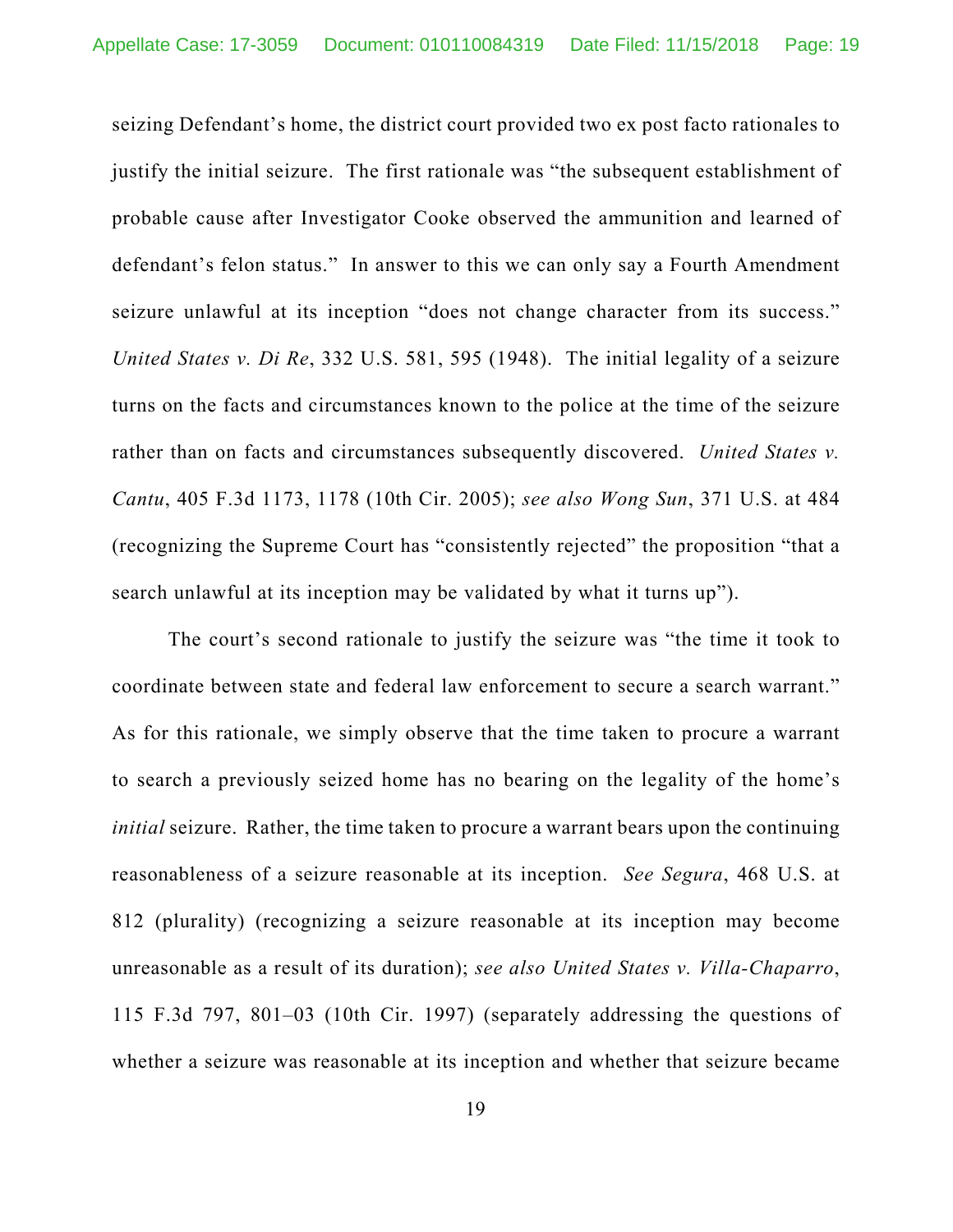unreasonable based on its duration). The time taken to procure a warrant, no matter how brief, does not turn a seizure unreasonable at its inception into a reasonable seizure. An unreasonable warrantless seizure of one's home, that is, a seizure unsupported by probable cause and exigent circumstances at the outset, does not become reasonable based on after-the-fact rationales.

### IV.

Having held without any difficulty that law enforcement's initial securing of Defendant's home on the morning of Candice's death constituted an unreasonable seizure in violation of the Fourth Amendment, we are now prepared to consider the effect of this illegal seizure on what followed. $^8$  A defendant has the initial burden of establishing a causal connection between an illegal seizure and the evidence he seeks to suppress. *United States v. Torres-Castro*, 470 F.3d 992, 999 (10th Cir. 2006). Specifically, the defendant must establish the incriminating evidence "would not have come to light *but for* the illegal [seizure]." *Wong Sun*, 371 U.S. at 488 (emphasis added). "But for" causation, however, is only a necessary condition for suppression; it is not sufficient. *Torres-Castro*, 470 F.3d at 999. Once a defendant establishes "but for" causation, the Government may still avoid suppression. *Id.* At this point, the relevant inquiry becomes whether the Government has proven the

 $8$  Quite frankly, this would have been a much more straightforward case both in the district court and here if the Government had conceded the obvious, that is, the unconstitutionality of the initial seizure of Defendant's home.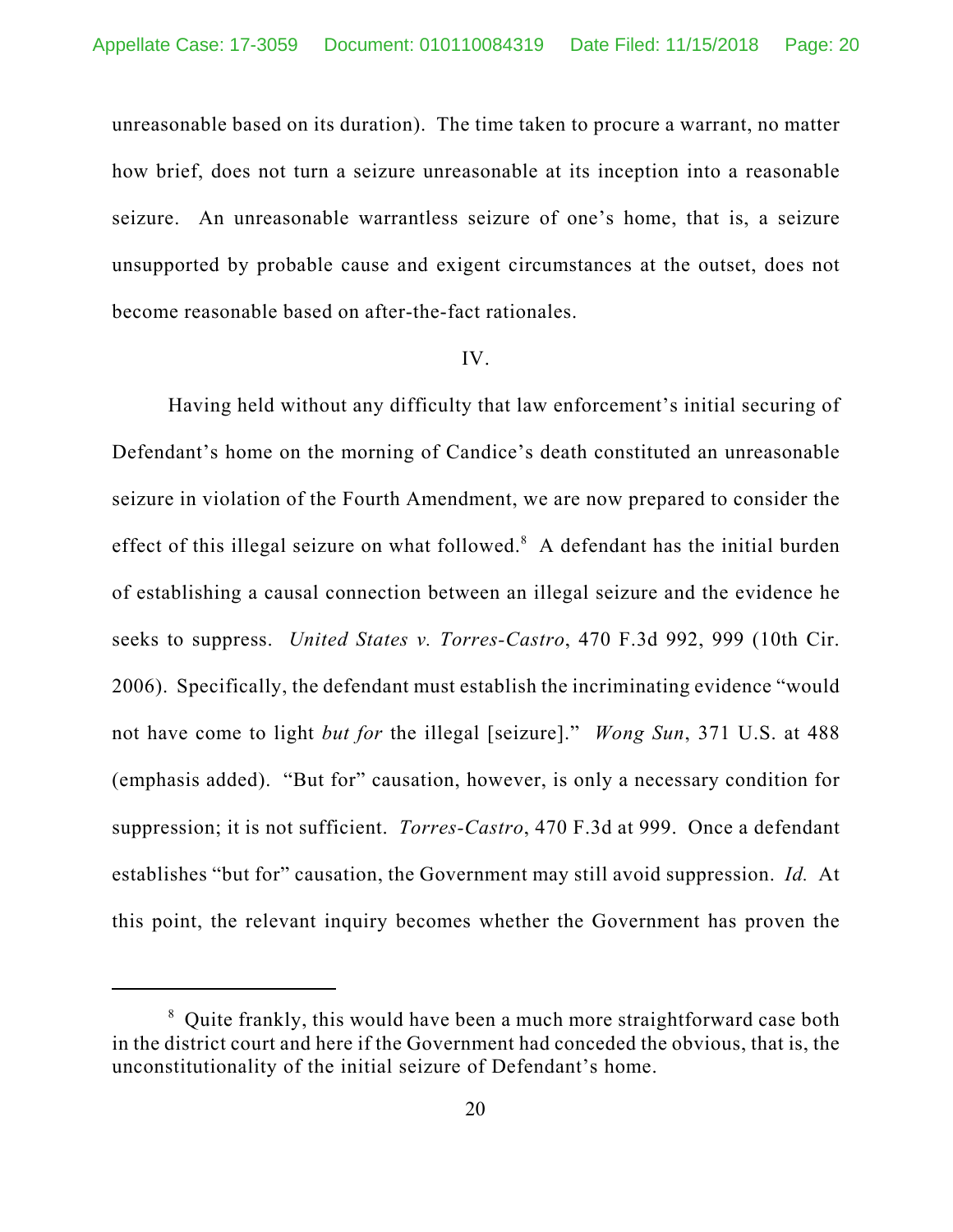incriminating evidence was discovered by means sufficiently distinguishable from the initial illegality to be purged of the primary taint. *Wong Sun*, 371 U.S. at 488.

This latter inquiry is tied to the aims and costs of the exclusionary rule. "The fact that a Fourth Amendment violation occurred . . . does not necessarily mean that the exclusionary rule applies." *Herring v. United States*, 555 U.S. 135, 140 (2009). The exclusionary rule is not a constitutional right but a prudential doctrine that the Supreme Court has created to compel respect for Fourth Amendment guarantees. *Davis v. United States*, 564 U.S. 229, 236 (2011). "The rule's sole purpose . . . is to deter future Fourth Amendment violations." *Id.* at 236–37. Before exclusion is appropriate, the deterrence benefits of suppression must outweigh the rule's "costly toll upon truth-seeking and the law enforcement objectives" of apprehending criminals and protecting the public. *Herring*, 555 U.S. at 141.

Where an unlawful seizure of a home precedes a "consensual" search of the home and the discovery of incriminating evidence then used to procure a search warrant, the Government's burden to prove the primary taint of the illegality has been purged, *i.e.*, that the search warrant and its "fruits" are valid, is two-fold. *See Murray v. United States*, 487 U.S. 533, 540 (1988) (recognizing that evidence discovered as a result of an unlawful entry "cannot be used to establish probable cause before a magistrate"). The Government must prove the voluntariness of a defendant's consent consistent with the principles set forth in *Schneckloth v. Bustamonte*, 412 U.S. 218 (1973). But in addition, the Government must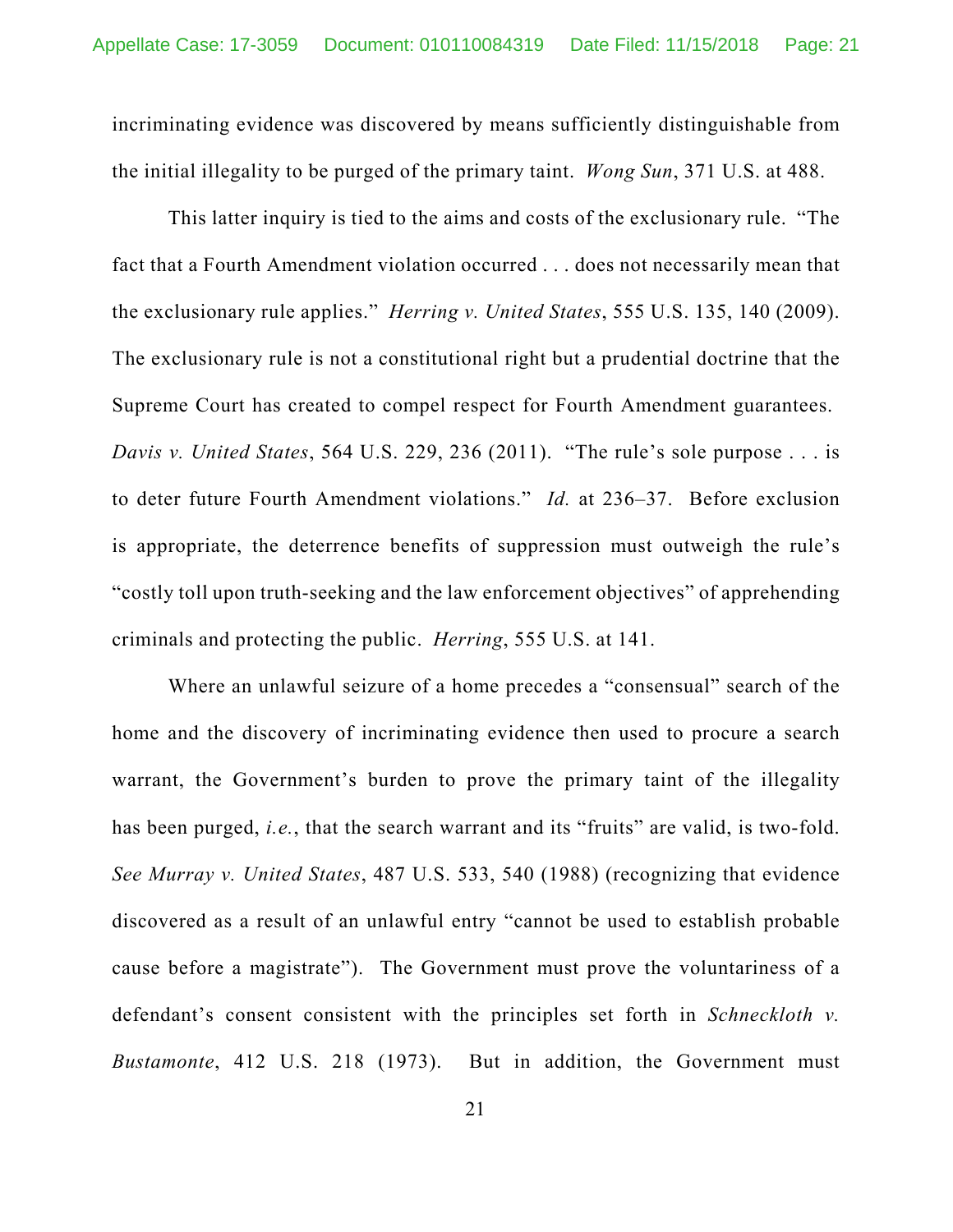demonstrate a break in the causal chain somewhere between the illegality and discovery of the incriminating evidence used to support the defendant's prosecution. *United States v. Fox*, 600 F.3d 1253, 1257 (10th Cir. 2010). Professor LaFave explains that while the Government's dual burdens may overlap, "it is extremely important to understand that (i) the two tests are not identical, and (ii) consequently the evidence obtained by the purported consent should be held admissible only if it is determined that the consent was *both* voluntary and not an exploitation of prior illegality." Wayne R. LaFave, Search and Seizure: A Treatise on the Fourth Amendment § 8.2(d) at 101 (5th ed. 2012) (emphasis in original). This means "the fruit of the poisonous tree doctrine [may] also extend[] to invalidate consents which are voluntary" in the traditional sense.<sup>9</sup> *Id.* § 8.2(d) at 102 (emphasis in original); *see Florida v. Royer*, 460 U.S. 491, 495, 501, 507–08, 509 (1983) (plurality plus Brennan, J., concurring) (holding an illegal seizure of the defendant tainted his subsequent consent to search without questioning the trial court's ruling that his consent was "freely and voluntarily given"). We require the Government to demonstrate a break in the causal chain for two reasons. *United States v. Melendez-Garcia*, 28 F.3d 1046, 1054 (10th Cir. 1994). First, we are concerned the illegal seizure may have affected the voluntariness of the defendant's consent that led to

<sup>&</sup>lt;sup>9</sup> In *Schneckloth*, the Supreme Court addressed the question of "what must the prosecution prove to demonstrate that a consent was 'voluntarily' given." *Schneckloth*, 412 U.S. at 223. Notably no police misconduct preceded the consent to search in that case.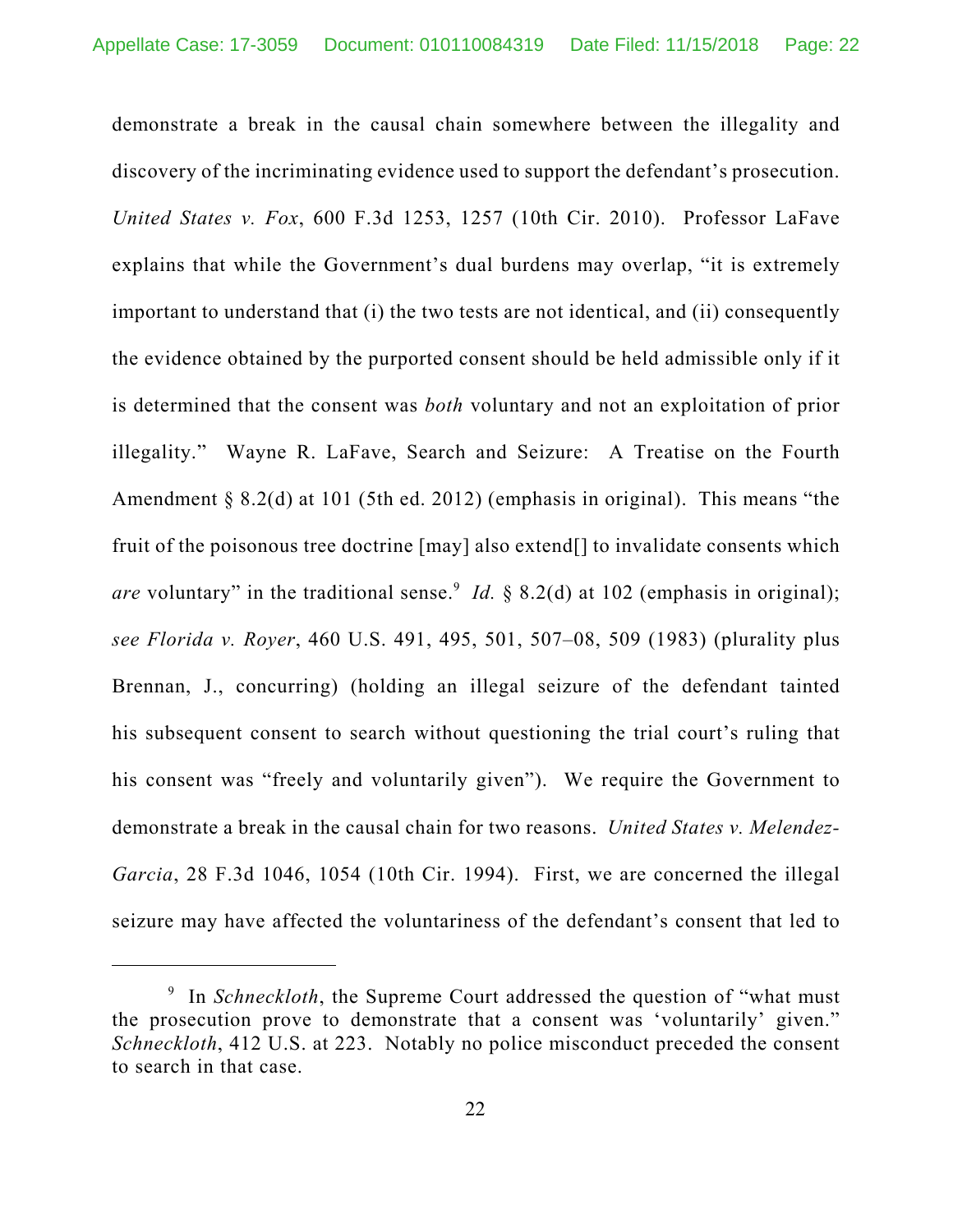discovery of the incriminating evidence. *Id.* (recognizing the Government has a "heavier burden" to carry when consent follows an illegal seizure). Second, we are bound, where appropriate, to effectuate the exclusionary rule's deterrence principle. *Id.*

### A.

Because here the historical facts are undisputed and the record of the district court proceedings, which includes Investigator Cooke's taped interview with Defendant, was adequately developed, we exercise our discretion to proceed.<sup>10</sup> Accordingly, let us commence the proper analysis by considering whether Defendant has established "but for" causation. Justifiably apart from any unwarranted speculation about what might have transpired if the police had not unlawfully seized Defendant's home, Defendant can easily meet his burden to show that but for the illegal seizure, law enforcement would not have discovered the incriminating evidence he seeks to suppress. If Defendant is allowed to access his home and

 $10$  We have explained that because the district court held the initial seizure of Defendant's home complied with the Fourth Amendment and his subsequent consent to search was knowing and voluntary, the court did not ask whether the challenged evidence was "come at by exploitation of [the initial] illegality or instead by means sufficiently distinguishable to be purged of the primary taint." *Wong Sun*, 371 U.S. at 488 (quotation marks omitted). Nonetheless, because proceedings in the district court "resulted in a record of amply sufficient detail and depth from which th[is] determination may be made," we decline to remand this case so that the district court may undertake the proper analysis in the first instance. *Brown v. Illinois*, 422 U.S. 590, 604 (1975); *accord United States v. Fernandez*, 18 F.3d 874, 881 n.7 (10th Cir. 1994).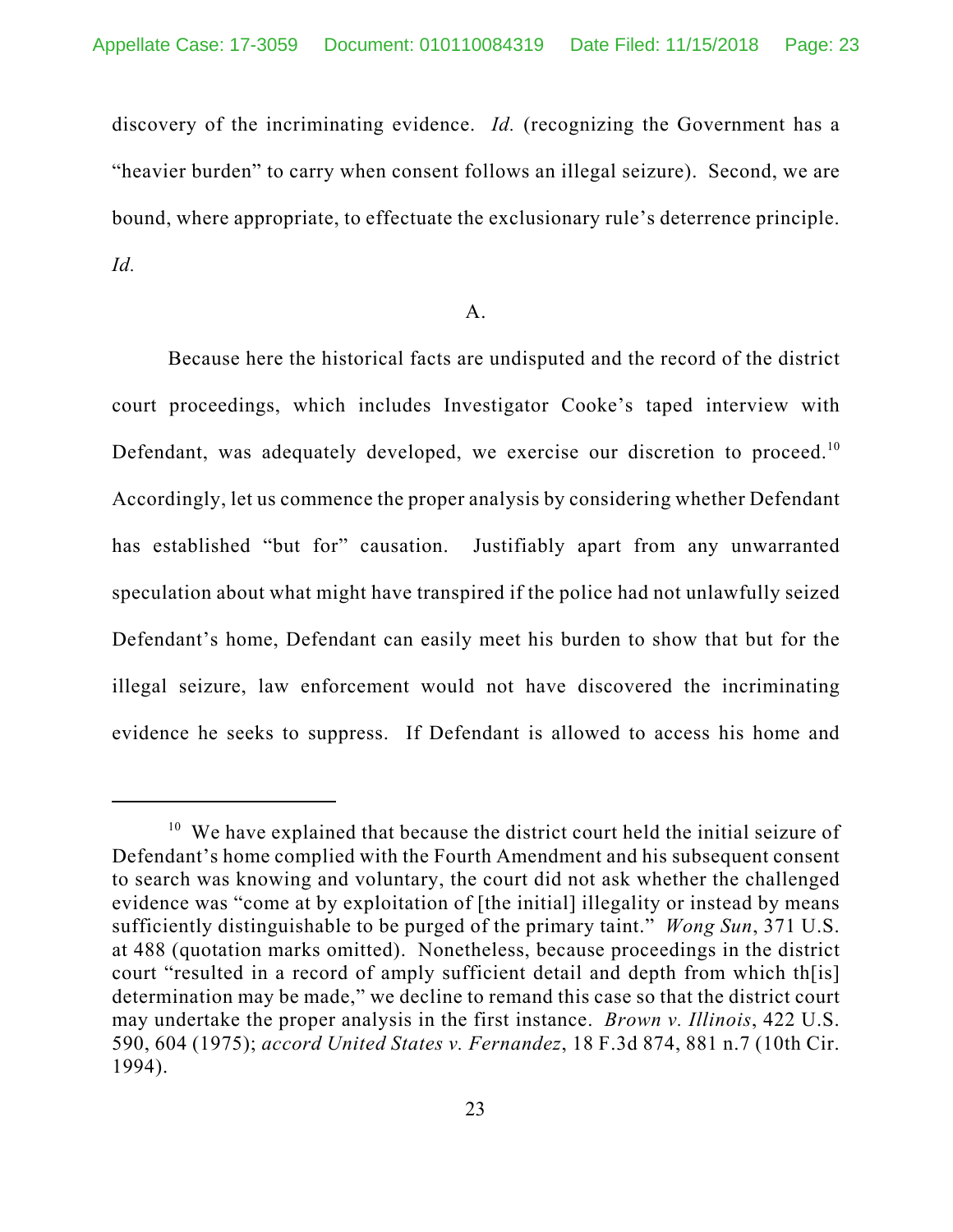retrieve the medication himself, Investigator Cooke's entrance into the home to retrieve the medication pursuant to Defendant's consent to search is unnecessary. Absent entry into the home, Investigator Cooke *never* sees the ammunition he *necessarily* relied on to prompt the ATF to procure the search warrant, the execution of which led directly to the incriminating evidence used to prosecute Defendant.

Next, we must determine whether the Government may avoid suppression of the evidence notwithstanding the illegal seizure of Defendant's home. Inevitably, our analysis at this stage becomes much more complex. Setting aside the question of whether Defendant's consent was voluntary in the traditional sense under the principles established in *Schneckloth*, we turn our attention to that part of the Government's burden requiring it to break the causal chain. Three exceptions to the exclusionary rule address the "causal relationship between the unconstitutional act and the discovery of evidence." *Utah v. Strieff*, 136 S. Ct. 2056, 2061 (2016). Two of these exceptions, however, do not address whether the taint has been purged despite "but for" causation, but rather bear upon "but for" causation itself. The independent source doctrine permits courts to admit evidence notwithstanding a prior illegality if law enforcement acquired the incriminating evidence from a separate, independent source. *Id.* The inevitable discovery doctrine countenances the admission of evidence that would have been discovered regardless of prior police illegality. *Id.*; *see Murray v. United States*, 487 U.S. 533, 539 (1988) (recognizing the latter doctrine "is in reality an extrapolation" of the former doctrine because if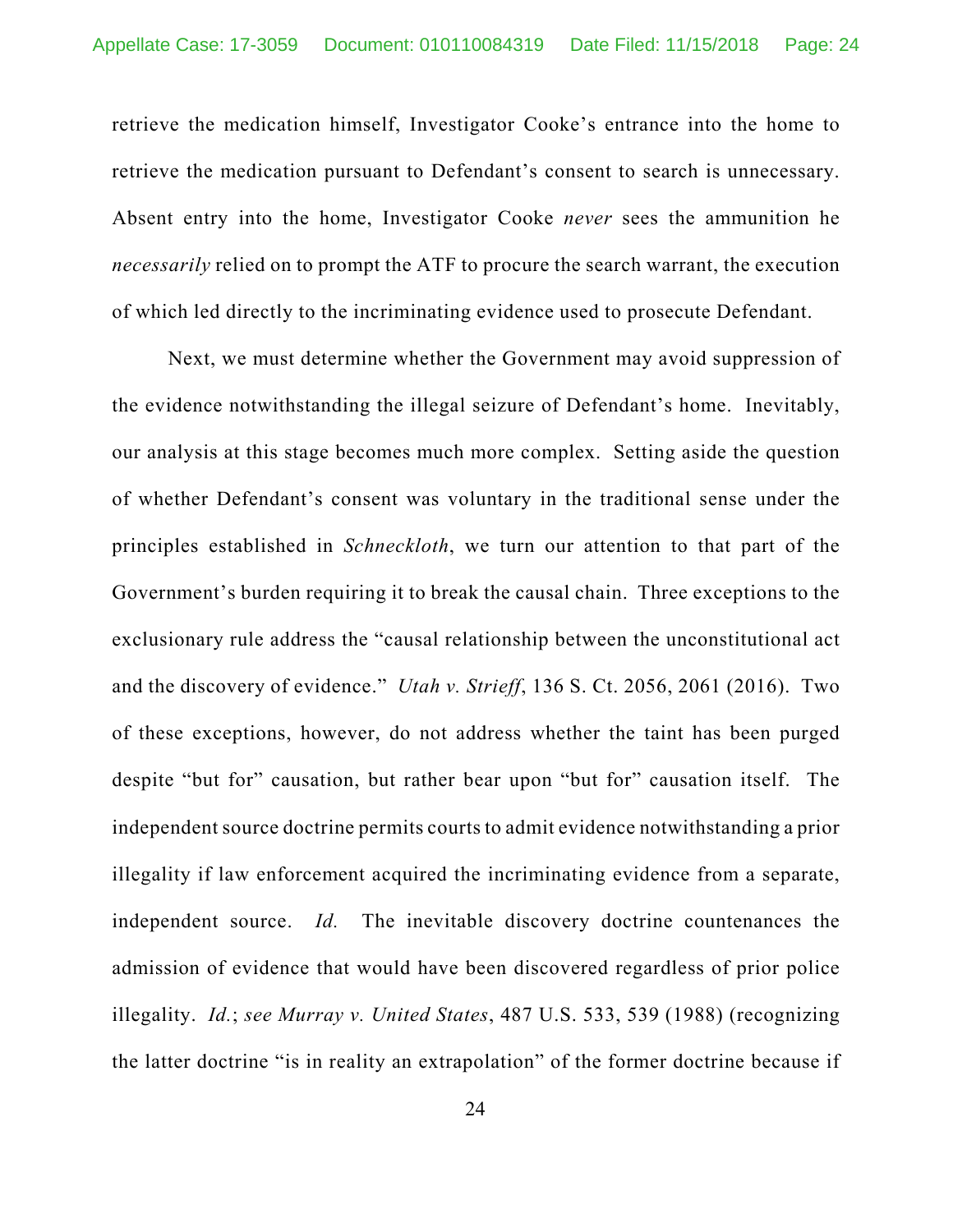"the tainted evidence would be admissible if in fact discovered through an independent source, it should be admissible if it inevitably would have been discovered" through such a source).

In this case, nothing in the record remotely suggests law enforcement obtained the incriminating evidence against Defendant from an independent source, *i.e.*, a source wholly separate from the illegal seizure of Defendant's home and what followed therefrom. *See Segura*, 468 U.S. at 815 (applying the independent source doctrine because the unlawful entry into the home "did not contribute in any way to discovery of the evidence seized under the warrant"). Additionally, any suggestion that the police inevitably would have discovered the incriminating evidence against Defendant had they not initially seized his home and prohibited him access is far too speculative. "[I]nevitable discovery involves no speculative elements but focuses on demonstrated historical facts capable of ready verification . . . ." *Nix v. Williams*, 467 U.S. 431, 444 n.5 (1984). What would have transpired had the police not illegally seized Defendant's home from the outset and denied him access is anybody's guess. This leaves us to examine the third exception to the exclusionary rule bearing upon causation—the attenuation doctrine.

The notion of attenuation or "'dissipation of the taint' [of the prior illegality] attempts to mark the point at which the detrimental consequences of illegal police action become so attenuated that the deterrent effect of the exclusionary rule no longer justifies its cost." *Brown v. Illinois*, 422 U.S. 590, 609 (1975) (Powell, J.,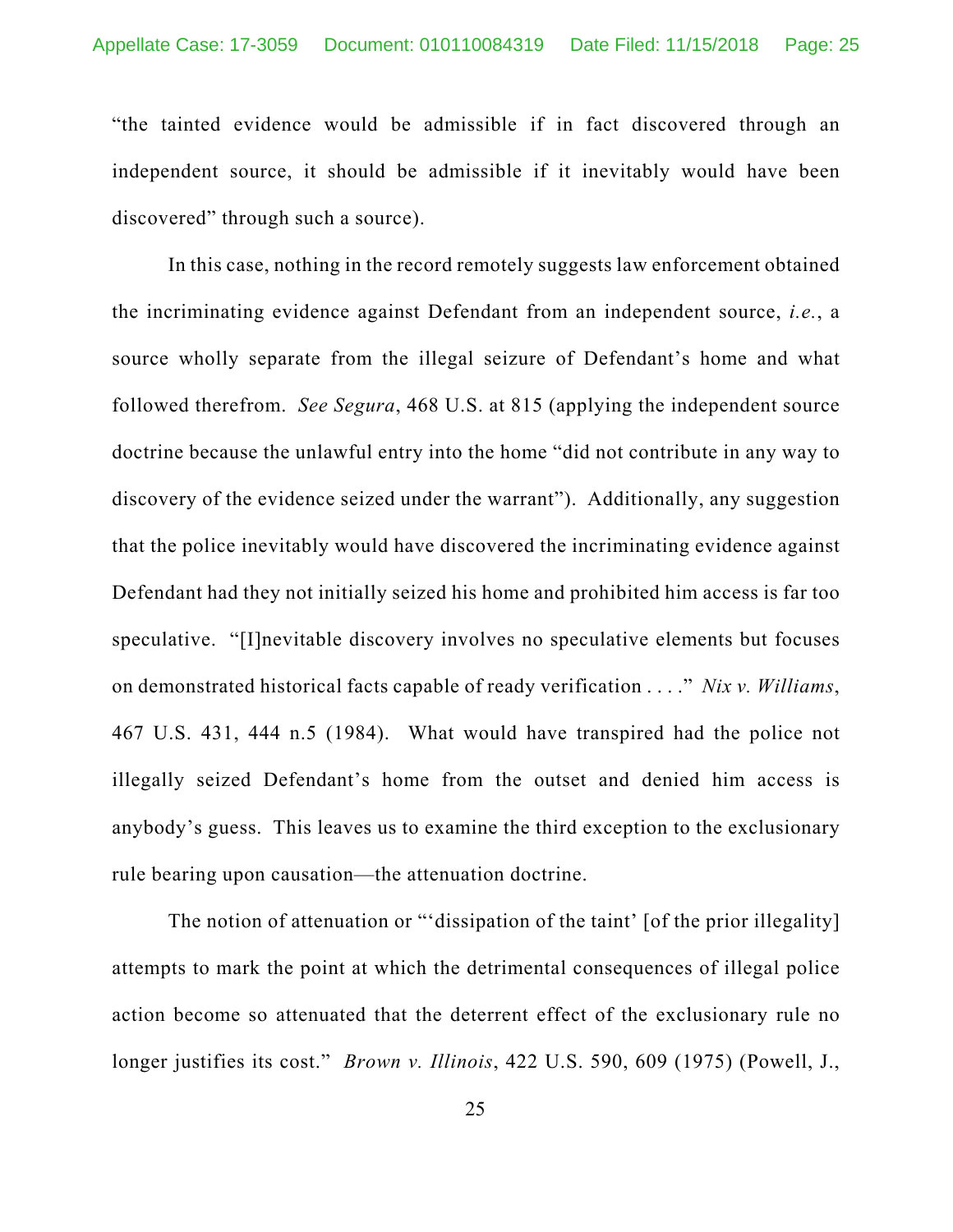concurring in part). This exception may apply even in the presence of "but for" causation. Attenuation occurs "when the connection between the unconstitutional police conduct and the evidence is remote or has been interrupted by some intervening circumstance so that the interest protected by the constitutional guarantee that has been violated would not be served by suppression of the evidence obtained." *Strieff*, 136 S. Ct. at 2061.

The factors the Supreme Court articulated in *Brown* and reiterated in *Strieff* guide our determination of whether the illegal seizure of Defendant's home tainted the incriminating evidence or whether such taint has been purged. *Brown*, 422 U.S. at 603–04; *Strieff*, 136 S. Ct. at 2061–62. First, we consider the temporal proximity between the illegal seizure and discovery of the incriminating evidence used to prosecute Defendant to determine whether time has rendered the connection between the illegality and the evidence remote and suppression inappropriate. *Strieff*, 136 S. Ct. at 2062. Second, we look for the presence of any intervening circumstances during this time period to determine, just as we must under our first inquiry, whether suppression would serve the interest protected by the Fourth Amendment's proscription against unreasonable seizures. *Id.* Third, "and 'particularly' significant," we examine the purposes and flagrancy of the official misconduct. *Id.* (quoting *Brown*, 422 U.S. at 604). This factor favors exclusion "only when the police misconduct is most in need of deterrence—that is, when it is purposeful or flagrant." *Id.* at 2063. Where the district court fails to employ the *Brown* factors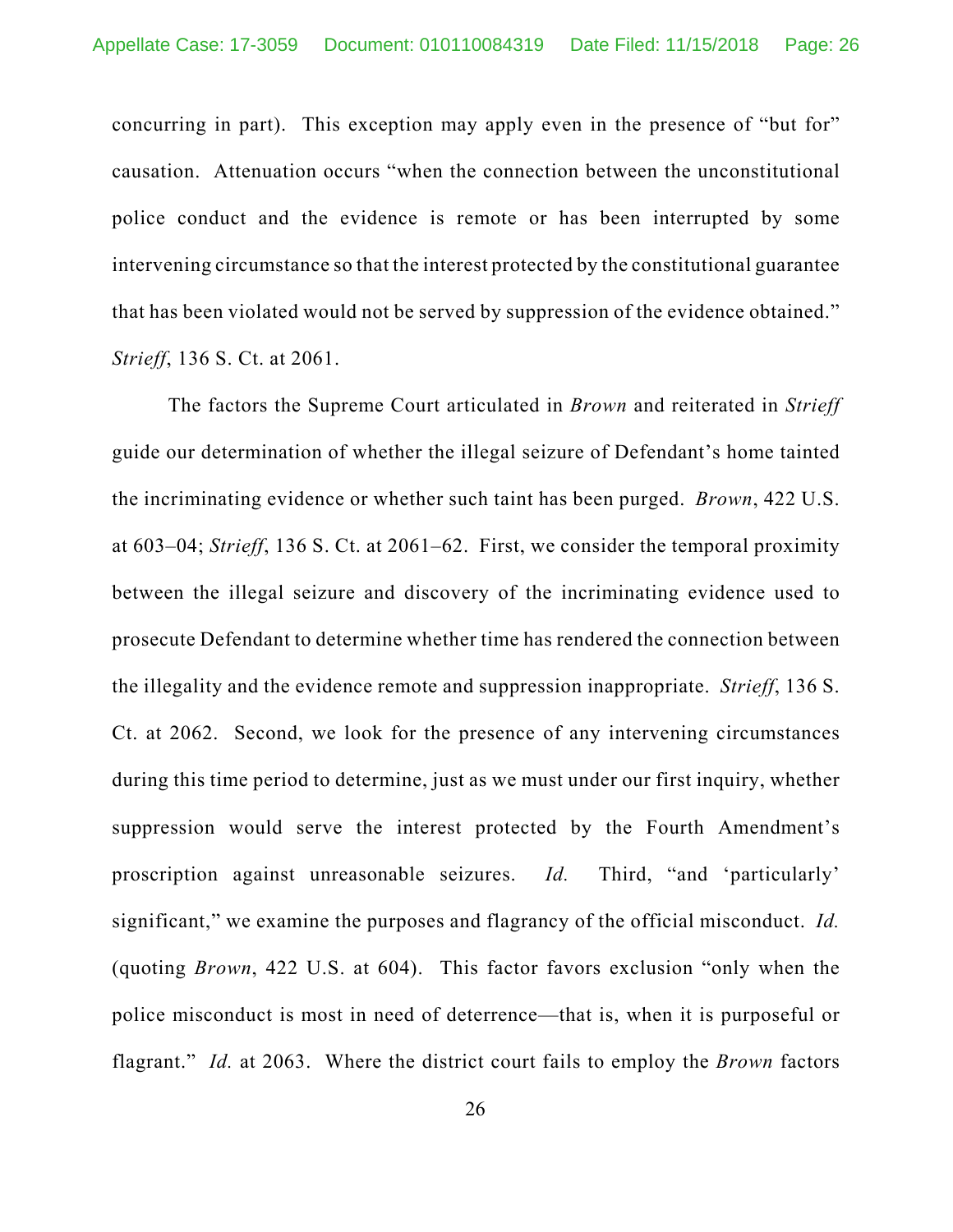and ask whether the taint of a prior illegality has been purged, but the record is adequately developed, we may undertake our own de novo review of these factors. *Melendez-Garcia*, 28 F.3d at 1054; *see also supra* n.10.

B.

Recall the time line in this case. Local law enforcement seized Defendant's home around 7:00 a.m. Defendant spent the next two and a half hours at the police station speaking with Investigator Cooke and others. About 9:30 a.m., Defendant signed a limited consent to search form outside his home authorizing Investigator Cooke to enter the home and retrieve Candice's medication. Cooke completed his search of Defendant's home around 10:00 a.m. By 11:30 a.m. Cooke possessed sufficient knowledge to procure a search warrant. He knew Defendant was a convicted felon and had ammunition in his bedroom closet. Cooke did not seek a search warrant, however, until the early evening hours.<sup>11</sup> The only event of sufficient note during the period between the establishment of probable cause that morning and the process of procuring a search warrant that evening was Candice's autopsy which began at 1:30 p.m. and concluded around 3:30 p.m. A federal

 $11$  Here we cannot help but note the affidavit in support of the search warrant represented that "Mr. Shrum and possibly others still have access to the residence and could remove the ammunition and other evidence if it is not located and removed immediately. If the search warrant is not executed at night there is the possibility that evidence of a crime could be removed or destroyed." This representation, of course, was simply not true but rather verifiably false and is indicative of the shoddy course of the investigation into Candice's death.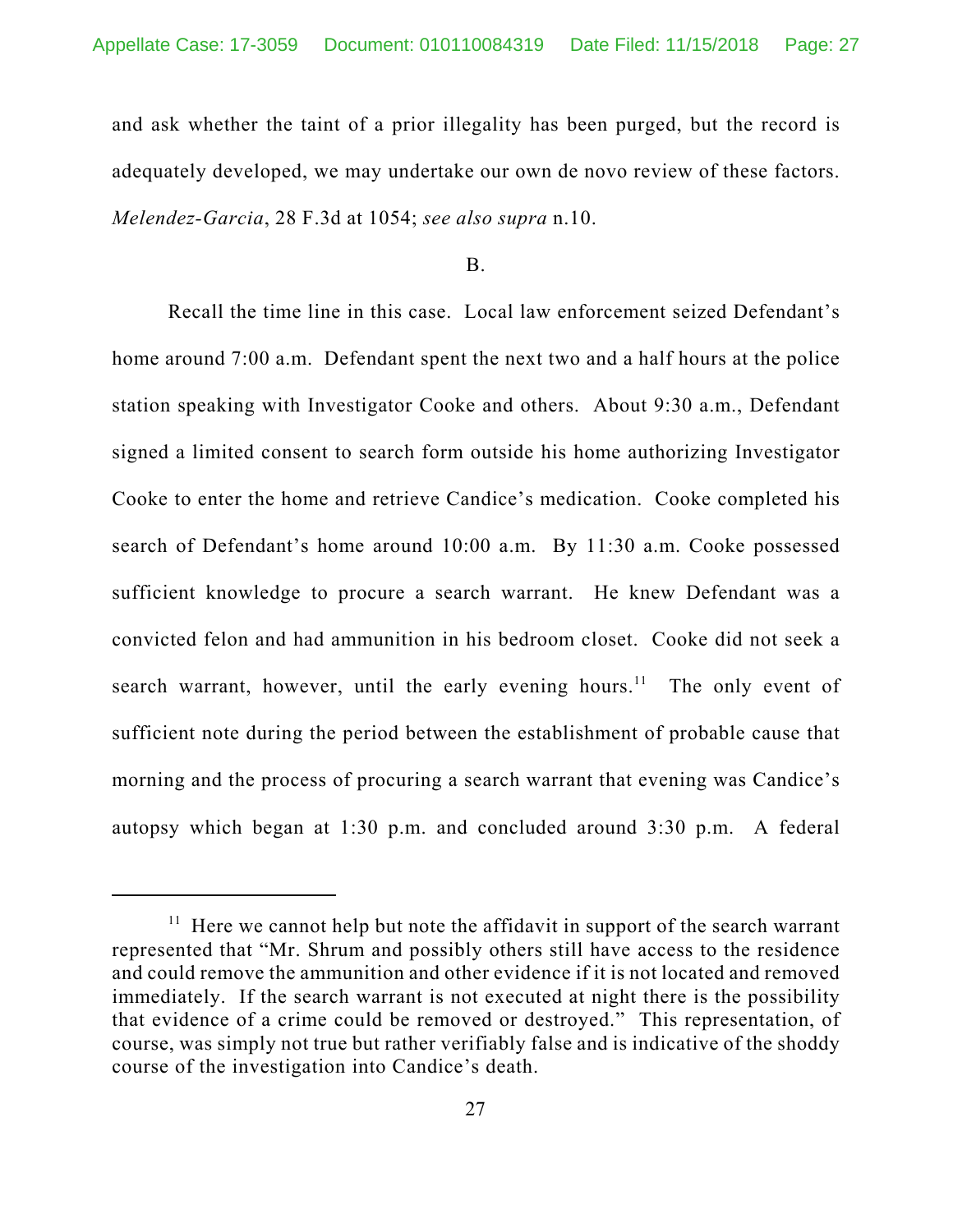magistrate judge issued the warrant at 10:00 p.m. Three federal agents together with Investigator Cooke and another officer executed the warrant beginning at 11:18 p.m. or twelve hours after probable cause arose. Their search concluded at 1:20 a.m.

In *Strieff*, the Supreme Court observed that its "precedents have declined to find that [the temporal proximity] factor favors attenuation unless 'substantial time' elapses between an unlawful act and when the evidence is obtained." *Strieff*, 136 S. Ct. at 2062 (quoting *Kaupp v. Texas*, 538 U.S. 626, 633 (2003) (per curiam)). The longer the time lapse between the initial illegality and the acquisition of the challenged evidence, especially where the evidence is verbal, the more likely such evidence has been purged of the illegality's primary taint, *i.e.*, has become attenuated.12 *Wong Sun* is the best example. There the Supreme Court held that where the defendant had been arraigned and released on his own recognizance and then voluntarily returned *several days later* to make an incriminating statement, the

<sup>&</sup>lt;sup>12</sup> In *United States v. Ceccolini*, 435 U.S. 268, 276–77 (1978), the Supreme Court cogently reasoned that attenuation analysis must account for the difference between verbal and physical evidence:

Witnesses are not like guns or documents which remain hidden from view until one turns over a sofa or opens a filing cabinet. Witnesses can, and often do, come forward and offer evidence entirely of their own volition. And evaluated properly, the degree of free will necessary to dissipate the taint will very likely be found more often in the case of live-witness testimony than other kinds of evidence.

In so reasoning, the Court modified its observation in *Wong Sun* that "the policies underlying the exclusionary rule [do not] invite any logical distinction between physical and verbal evidence." *Id.* at 275 (brackets in original) (quoting *Wong Sun*, 371 U.S. at 486).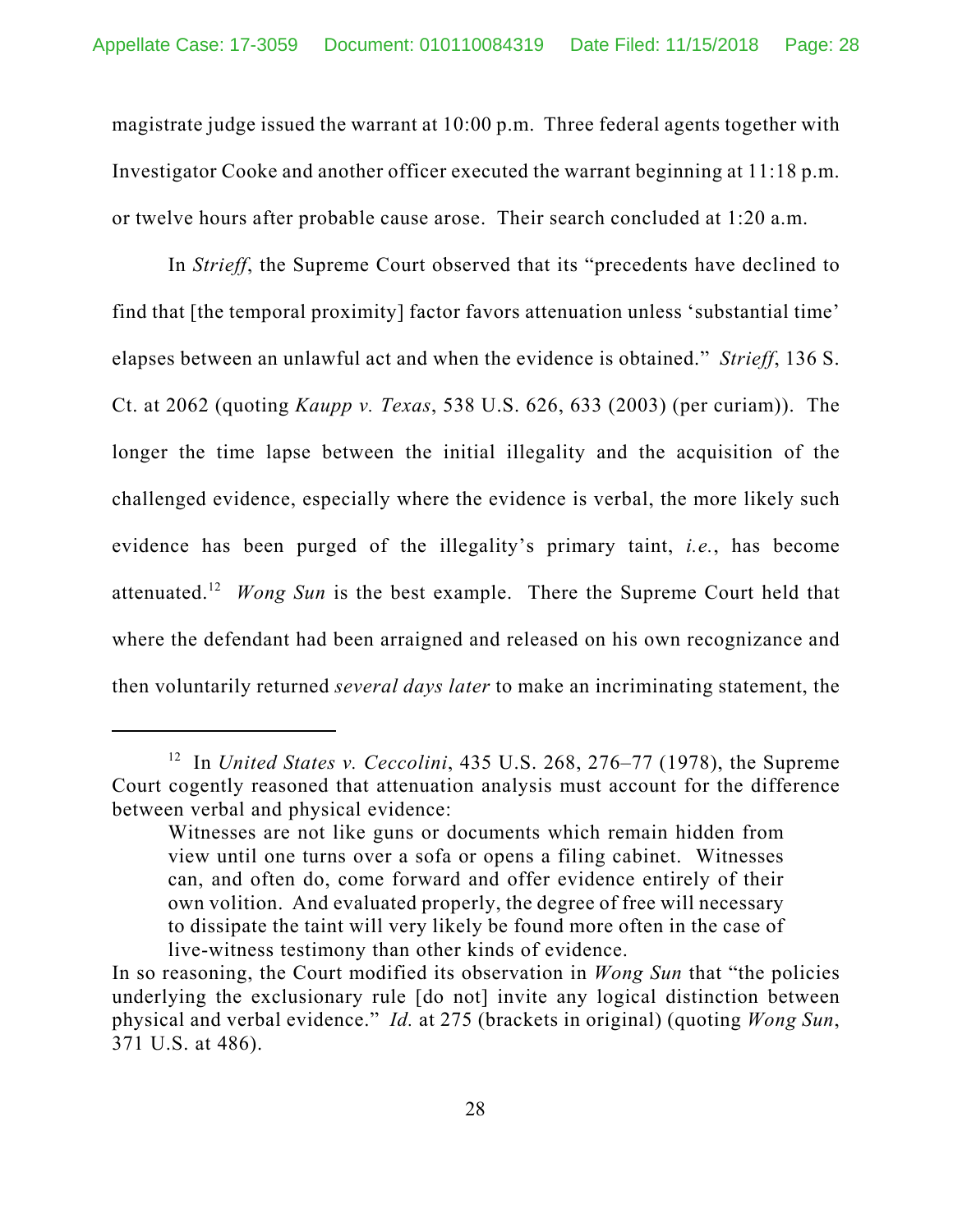connection between his unlawful arrest and his statement had "become so attenuated as to dissipate the taint." *Wong Sun*, 371 U.S. at 491 (quoting *Nardone v. United States*, 308 U.S. 338, 341 (1939)). In other words, the defendant's statement on this later date was "sufficiently an act of free will to purge the primary taint of the unlawful [arrest]." *Id.* at 486.

Unlike *Wong Sun*, however, the facts in this case reveal Defendant had little time to exercise "free will" between the unlawful seizure of his home and his execution of the consent to search form two and a half hours later. *See Brown*, 422 U.S. at 604–05 (concluding a two hour separation between an illegal arrest and confession without any intervening event did nothing to dissipate the taint). And once Investigator Cooke had completed the search of Defendant's home thirty minutes after that, the length of time taken to procure the search warrant and execute it rested entirely outside Defendant's control. While most Fourth Amendment cases such as those addressing traffic stops or arrests involve relatively brief time spans, Defendant's home remained under the dominion and control of the police throughout the duration of the day long episode. Thus, the time that elapsed between the initial unlawful seizure and discovery of the incriminating evidence used to prosecute Defendant *in itself* no way rendered the connection between the two remote. While the temporal proximity between an illegal seizure and discovery of the evidence a defendant seeks to suppress is never immaterial, we conclude here that this factor does nothing to advance the Government's burden to prove attenuation. *See United*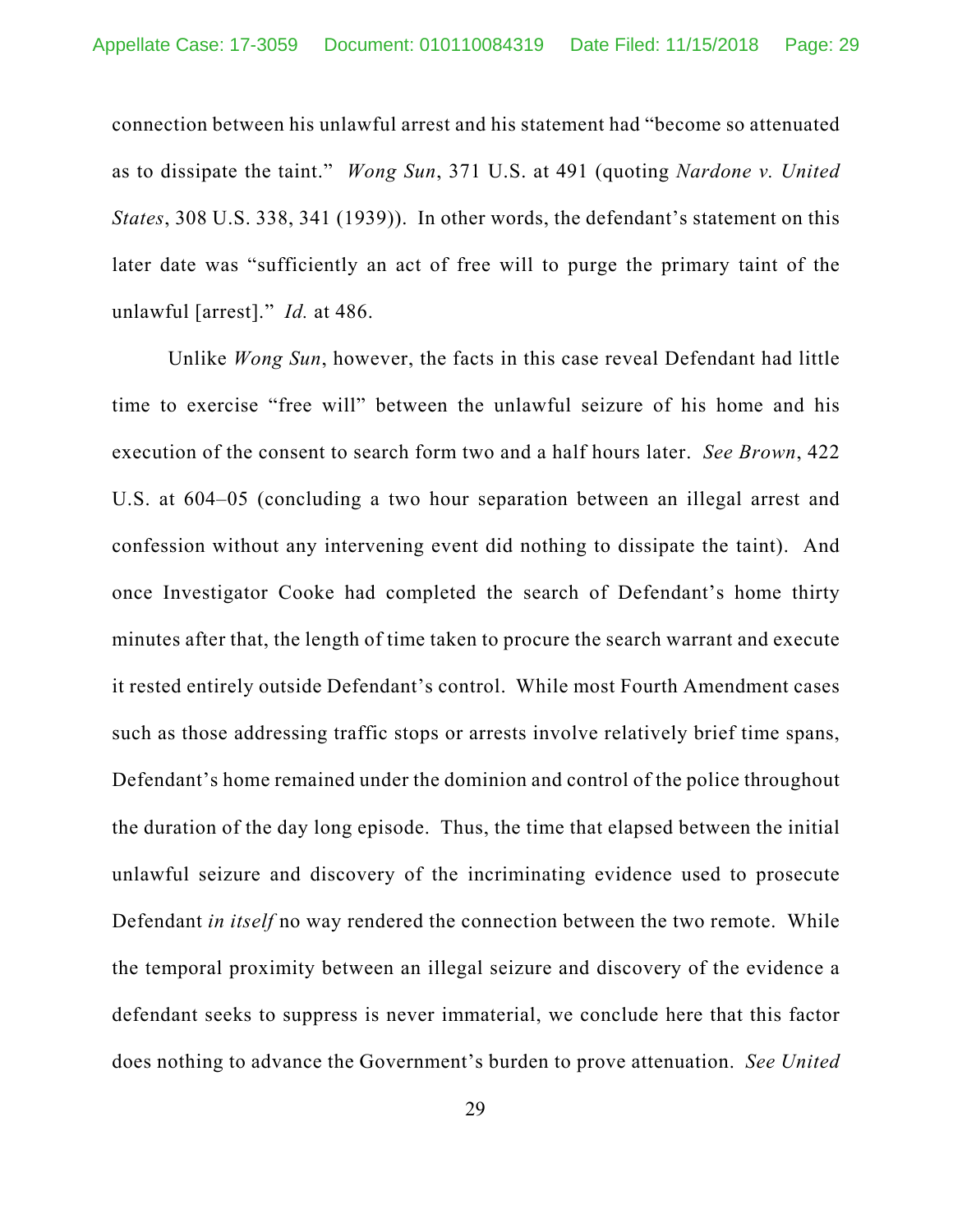*States v. Ceccolini*, 435 U.S. 268, 275 (1978) ("[T]he Court of Appeals was simply wrong in concluding that if the road were uninterrupted, its length was immaterial.").

Turning to a consideration of intervening events, what transpired in the two and a half hours between the seizure of Defendant's home and his consent to search is critical to our analysis. Specifically, we refer here to Investigator Cooke's interview with Defendant. The record first reflects Defendant's knowledge of his home's seizure a few minutes after 7:00 a.m. when he called his friend Teresa from the law enforcement center and told her: "I ain't home yet because they ain't lettin' me go home yet." Some two hours later, after Defendant had expressed the desire for an autopsy because he wanted to know why Candice died and Investigator Cooke had told him the coroner needed Candice's medication, Cooke informed Defendant that the police would "hold onto your house as a scene" until the autopsy was concluded. Defendant responded "[t]hat's fine" and "[a]nything I can do to help." The district court found Defendant "seemingly consented" (whatever that means) to his home's seizure when he agreed with Cooke during the interview that the police should "hold onto" his home. The Government suggests this "agreement" effectively purged the subsequent taint of any illegal seizure; in other words, this was the first intervening event that broke the "causal chain" between the illegal seizure and the evidence Defendant seeks to suppress.

But under the circumstances presented, Defendant's responses hardly establish his after-the-fact consent to his home's unlawful seizure. Investigator Cooke offered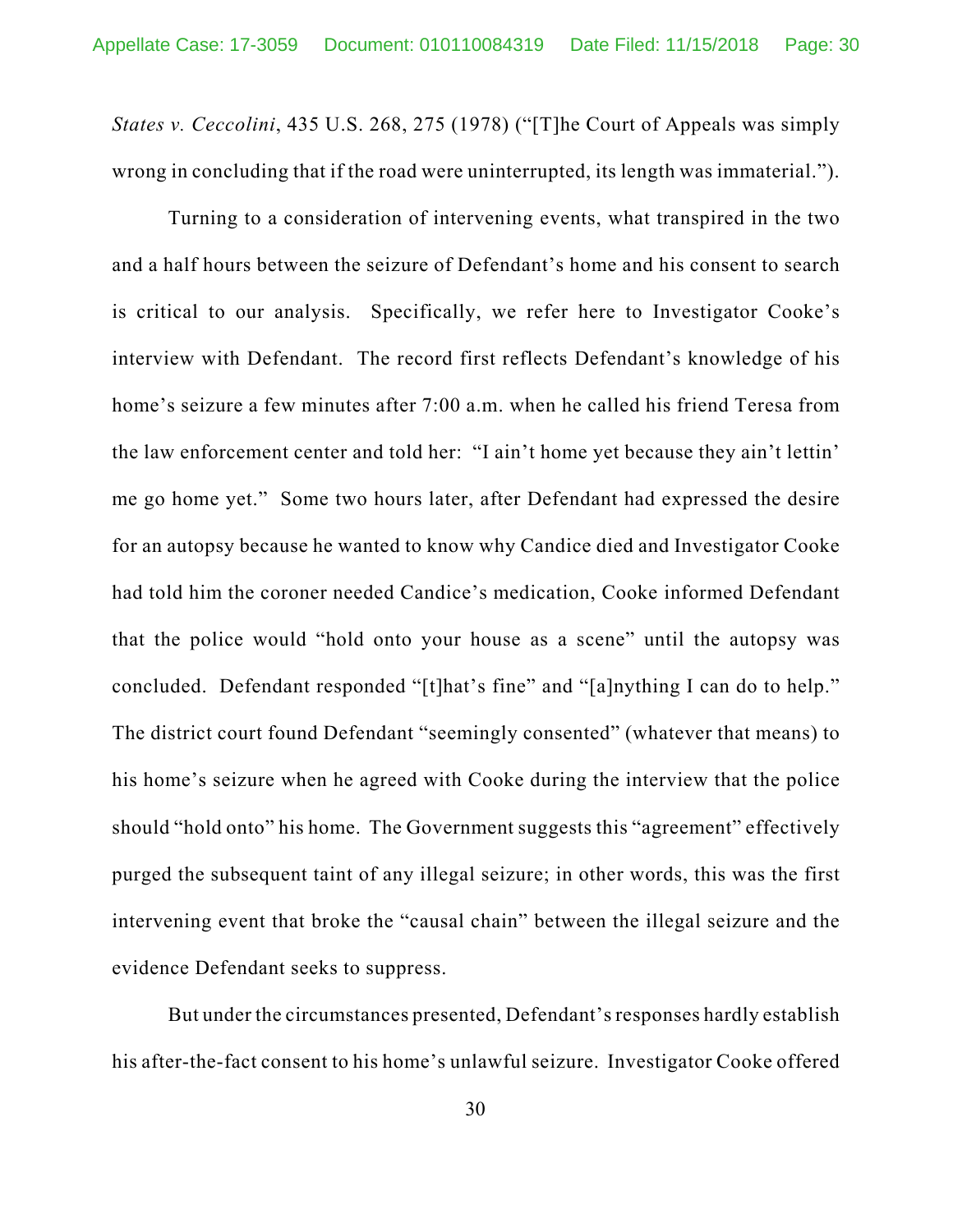Defendant no choice; rather Cooke was telling Defendant how it was. The record in this case gives us no reason to believe Defendant's responses were anything other than "a mere submission to a claim of lawful authority." *Kaupp*, 538 U.S. at 631 (quoting *Royer*, 460 U.S. at 497). Defendant's statement to Teresa that "they ain't lettin' me go home yet," indicates to us that Defendant understood he did not have much say in the matter or much of a choice. Of course, the concept of choice, *i.e.* the right to say yes or no, is inherent in the definition of consent. *Cf. United States v. Jones*, 701 F.3d 1300, 1314 (10th Cir. 2012). The Government cannot meet its burden "by showing no more than acquiescence to a claim of lawful authority." *Bumper v. North Carolina*, 391 U.S. 543, 548–49 (1968).

The Government further tells us Defendant's execution of the consent to search form authorizing Investigator Cooke to enter his home was the second intervening event that broke the causal chain. Again the details of what transpired immediately preceding Defendant's consent are critical. After Investigator Cooke informed Defendant he was "going to do what's called a consent to search and I'm just going in to retrieve the medication," Defendant referenced the need for an attorney (a reference clearly audible on the audio tape) and hesitated before breaking down: "I wanna know what happened to her. I ain't got nothin' to hide from you people. She's my baby, she's my everything. I know you have to." Shortly thereafter Cooke sought to prompt Defendant to action while reassuring him: "Let's run over to the house. Let's get your dogs. Let's get the medication." Let's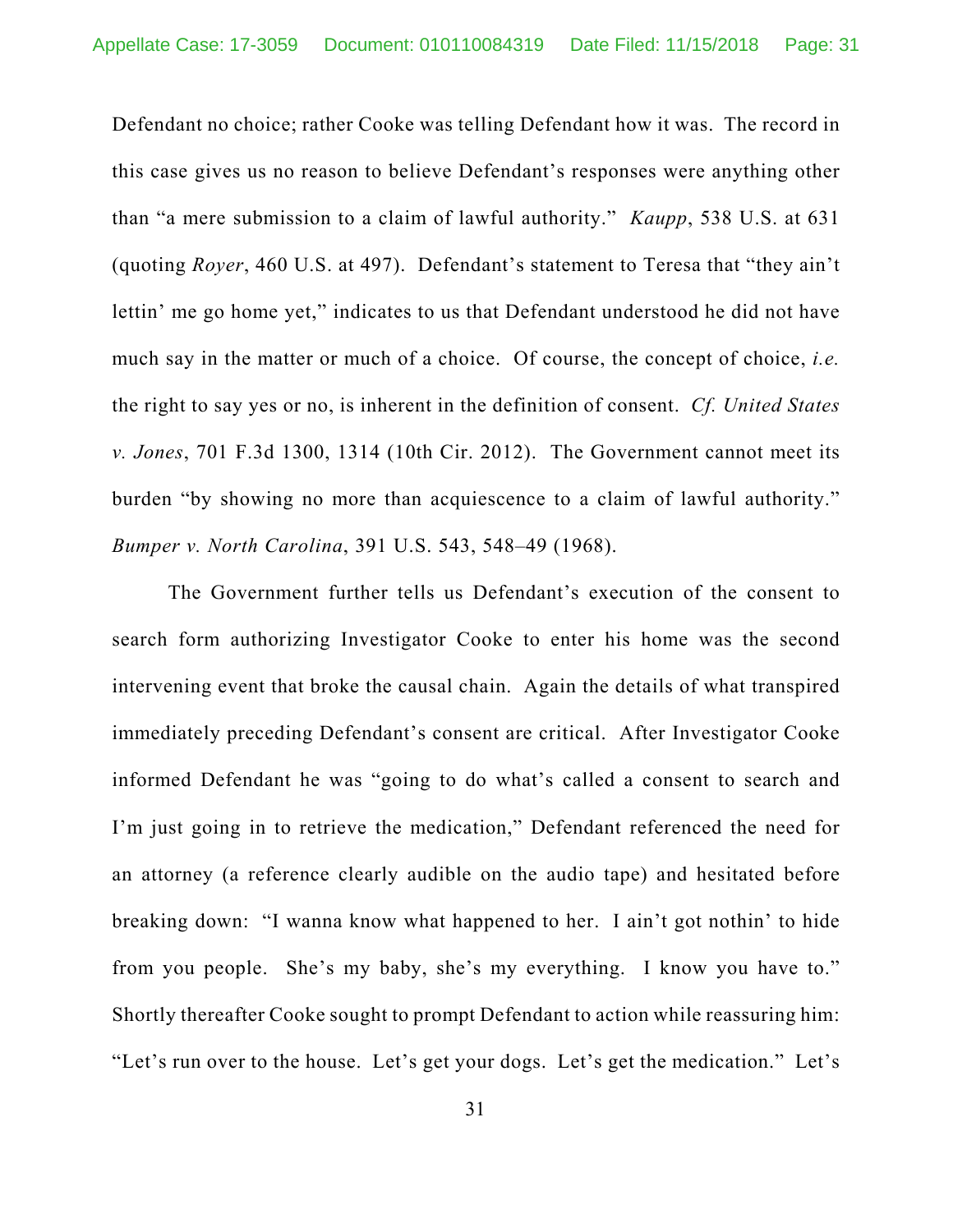find out "what's going on." A few minutes later Cooke repeated himself: "Let's go get your dogs. Let's get this medication," all the while reminding Defendant: "I can't let you go in the house. I'll just tell you I can't let you go in the house, but if you'll tell me where the stuff is."

Well established precedent teaches us that the question here is not only whether Defendant's consent was voluntary but also whether his consent was "an act of free will [sufficient] to purge the primary taint of the unlawful invasion." *Kaupp*, 538 U.S. at 632 (brackets in original) (quoting *Wong Sun*, 371 U.S. at 486). Under the second *Brown* factor, the Government must establish "facts or events which ensure that the consent provided was not the fruit of the illegal seizure. The facts or events must create a discontinuity between the illegal seizure and the consent such that the original illegality is weakened or attenuated." *Fox*, 600 F.3d at 1260 (brackets, ellipses, and quotation marks omitted); *see Royer*, 460 U.S. at 501 (plurality) ("*Brown* hold[s] that statements given during a period of illegal detention are inadmissible even though voluntarily given if they are the product of the illegal detention and not the result of an independent act of free will.").

Here the facts suggest Defendant's consent to search was the direct result of the illegal seizure of his home rather than an act of free will sufficient to purge its taint. By all appearances, Investigator Cooke consciously designed the circumstances under which Defendant provided his consent to convince him that he had no choice but to accede to the investigator's wishes. When a police officer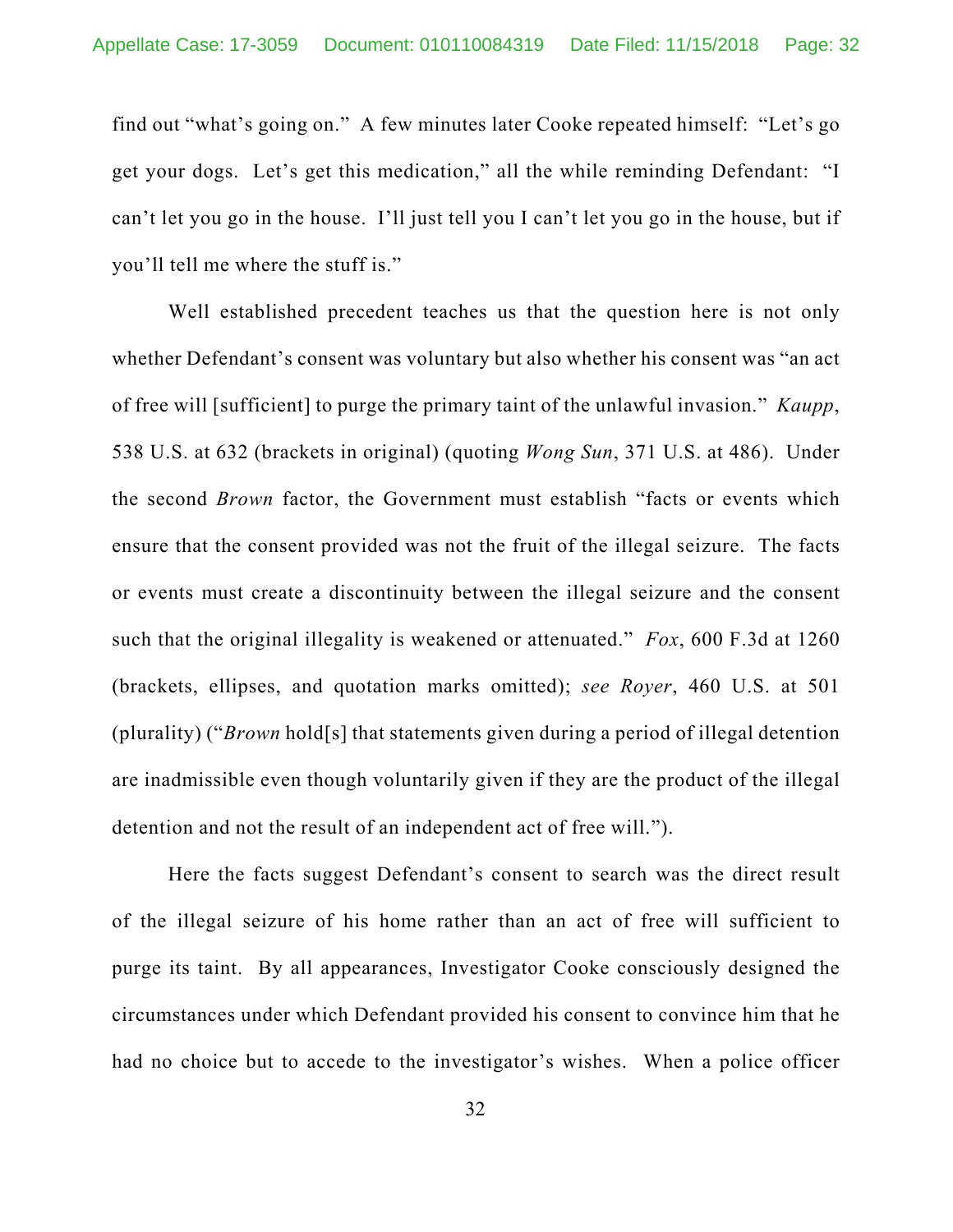claims authority to seize your home because your wife died unexpectedly, and tells you the coroner needs medication from the home to perform an autopsy but you cannot go inside the home to retrieve the medication, what choice do you have? Must you allow law enforcement to seize your home indefinitely? Defendant's lack of choice once again is well illustrated by his statement to Investigator Cooke, "I know you have to," and Cooke's subsequent reminder, "I'll just tell you I can't let you go in the house, but if you'll tell me where the stuff is." Nothing between the time of law enforcement's illegal seizure of Defendant's home and Investigator Cooke's search of the home broke the causal chain. Because Defendant's consent was tainted, Cooke's search pursuant to that consent also was tainted. And any evidence obtained as a result of an unlawful search cannot be used to establish probable cause for issuance of a search warrant. *See Murray*, 487 U.S. at 540.

This leaves us to consider the purpose and flagrancy of the illegal seizure of Defendant's home. Because the exclusionary rule "serves to deter deliberate, reckless, or grossly negligent conduct" in addition to "recurring or systemic negligence," only by considering law enforcement's culpability may we determine the efficacy of excluding the incriminating evidence against Defendant in deterring future Fourth Amendment violations and in particular unreasonable seizures of the home. *Herring*, 555 U.S. at 144. The Supreme Court has told us a court should suppress evidence only if a police officer "may properly be charged with knowledge, that the [seizure] was unconstitutional." *Id.* at 143 (quotation marks omitted). "The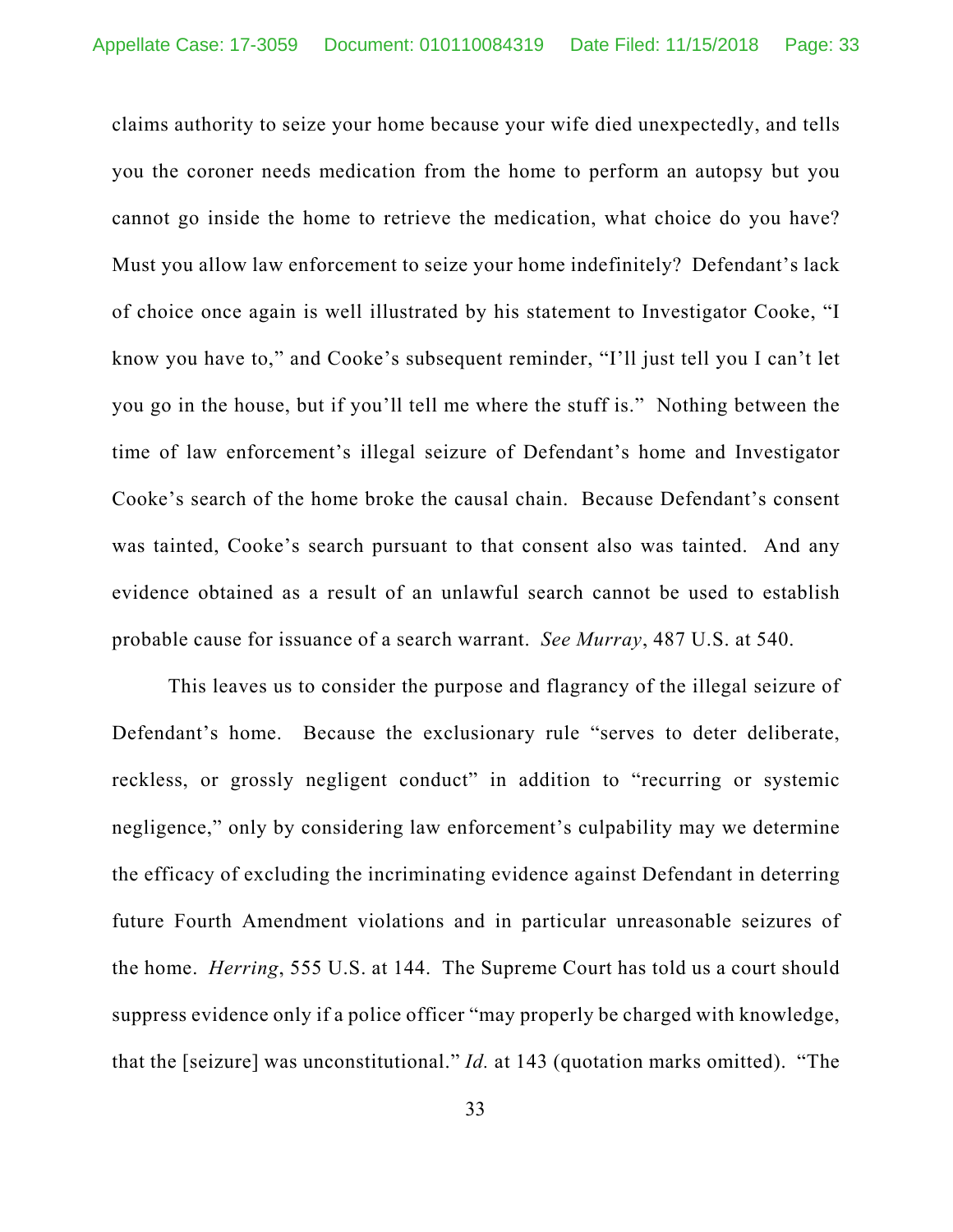pertinent analysis of deterrence and culpability is objective, not an inquiry into the subjective awareness" of the officer. *Id.* at 145 (quotation marks omitted). We ask whether a "reasonably well trained officer would have known" the seizure of Defendant's home was unlawful under the totality of the circumstances. *Id.* (quotation marks omitted).

For reasons we explained in Part III of our opinion, we have no difficulty concluding that a reasonably well trained officer would have understood the seizure of Defendant's home under the circumstances presented was contrary to the Fourth Amendment. At the suppression hearing, the *only* explanation Investigator Cooke gave to justify the warrantless seizure of Defendant's home following Candice's demise was that it was not a "normal death. . . . [S]o securing anything that may have given us information into that was the reason for the scene being held." But as the astute reader well knows by now, Investigator Cooke's justification falls woefully short of what the Fourth Amendment requires to justify a warrantless seizure of a home. Absent consent, the Fourth Amendment requires probable cause and exigent circumstances. *See McArthur*, 531 U.S. at 333–334. Neither is it any use to say the ATF agents who were primarily responsible for obtaining and executing the search warrant were blameless and acted in good faith. Otherwise a police officer could illegally seize a home, obtain a tainted consent to search, and then, equipped with incriminating evidence, rely on colleagues ignorant of the circumstances used to justify the search warrant to obtain the same. Such an approach would do little to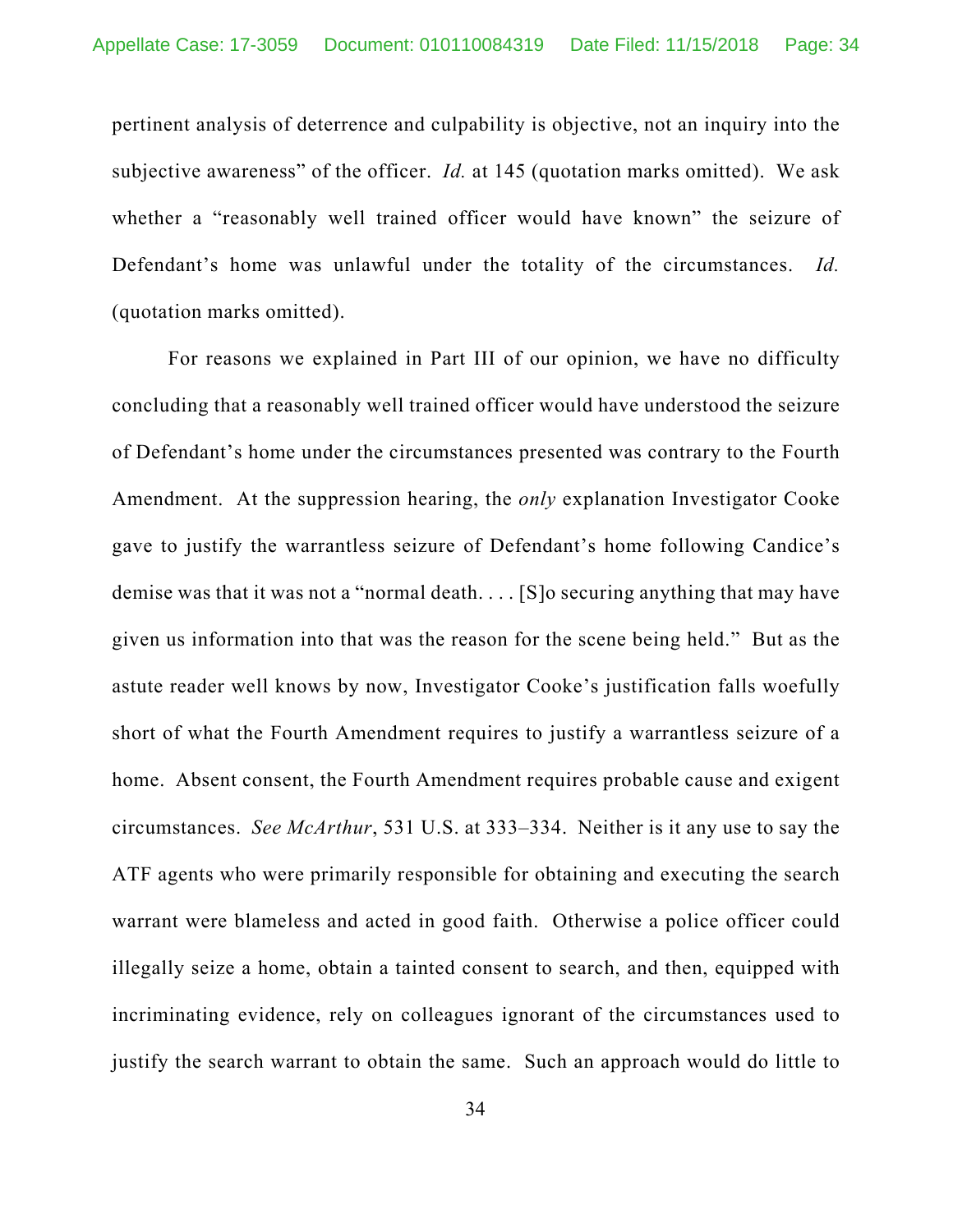deter unlawful seizures. *See Herring*, 555 U.S. at 140, 146.

\* \* \*

To recap: Law enforcement unreasonably seized Defendant's home in violation of the Fourth Amendment. Immediately thereafter, Investigator Cooke interviewed Defendant for over two hours at the police station. Defendant subsequently signed a consent to search form permitting Cooke to search his home. But given the undisputed record facts, Defendant's consent was not an act of free will sufficient to purge the primary taint of the illegal seizure. Rather, his consent was "come at by exploitation" of such seizure. *Wong Sun*, 371 U.S. at 488. Consequently, Cooke unlawfully searched Defendant's home and witnessed ammunition in the home's bedroom closet. Probable cause, tainted from the unlawful search, arose when Cooke connected Defendant's status as a convicted felon with the ammunition. Cooke requested federal agents to procure a search warrant and a neutral magistrate judge unknowingly issued a tainted warrant. Law enforcement executed the tainted warrant and discovered the incriminating evidence Defendant now seeks to suppress. Necessarily, this evidence too was tainted. While the causal chain is relatively long, nowhere along the links of the chain were the "fruits" of the unlawful seizure of Defendant's home purged of their primary taint. Accordingly, the district court's denial of Defendant's motion to suppress is REVERSED. This cause is REMANDED for further proceedings consistent with this opinion.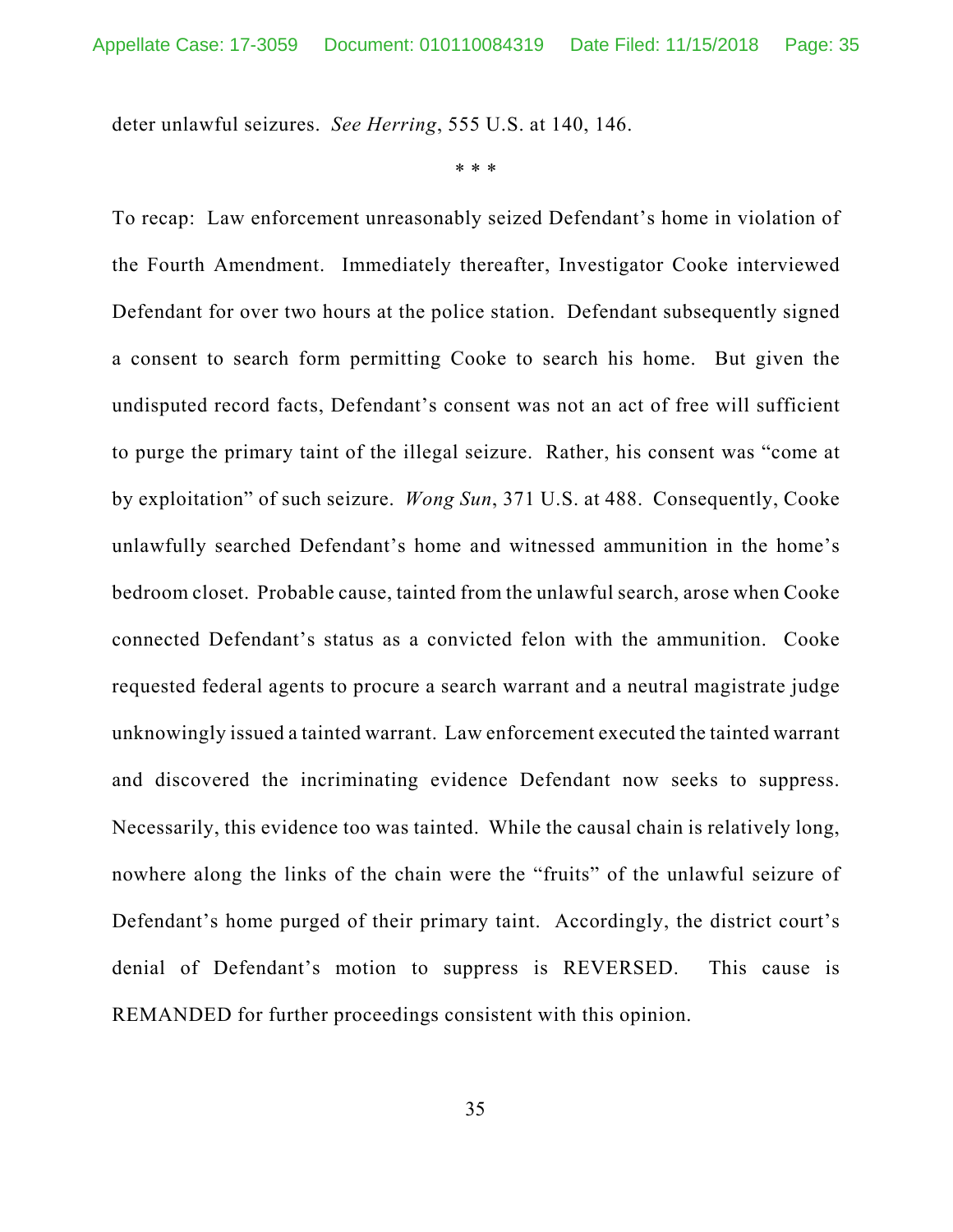*United States v. Shrum*, No. 17-3059

**EID**, J., concurring in part and dissenting in part.

I agree with the majority that the seizure of Defendant's home was unreasonable. The Fourth Amendment allows for "a temporary seizure [that is] supported by probable cause and . . . designed to prevent the loss of evidence while the police diligently obtai<sup>[n]</sup> a warrant in a reasonable period of time." *Illinois v. McArthur*, 531 U.S. 326, 334 (2001). Here, as we conclude today, the seizure was none of those things. I disagree, however, with the majority's decision to go on to determine whether the attenuation and independent source exceptions to the exclusionary rule apply (ultimately deciding that they do not), rather than remanding the case for such a determination. I come to this conclusion for three reasons.

First, although the district court made some passing references to Defendant's consent to the search, it did not consider whether his consent constituted a break in the causal chain under the attenuation doctrine because it did not need to under its understanding of the case – namely, that the initial seizure of the home was reasonable (an understanding we find erroneous today). Nor did the district court find it necessary to consider the independent source doctrine. It is the general practice of this court to remand for determination of such issues, *see, e.g.*, *United States v. Carter*, 360 F.3d 1235, 1243 (10th Cir. 2004) (concluding that "the district court is better able to address" whether defendant's consent was the product of the preceding illegal search and remanding for such a determination), and indeed the Supreme Court did so, after it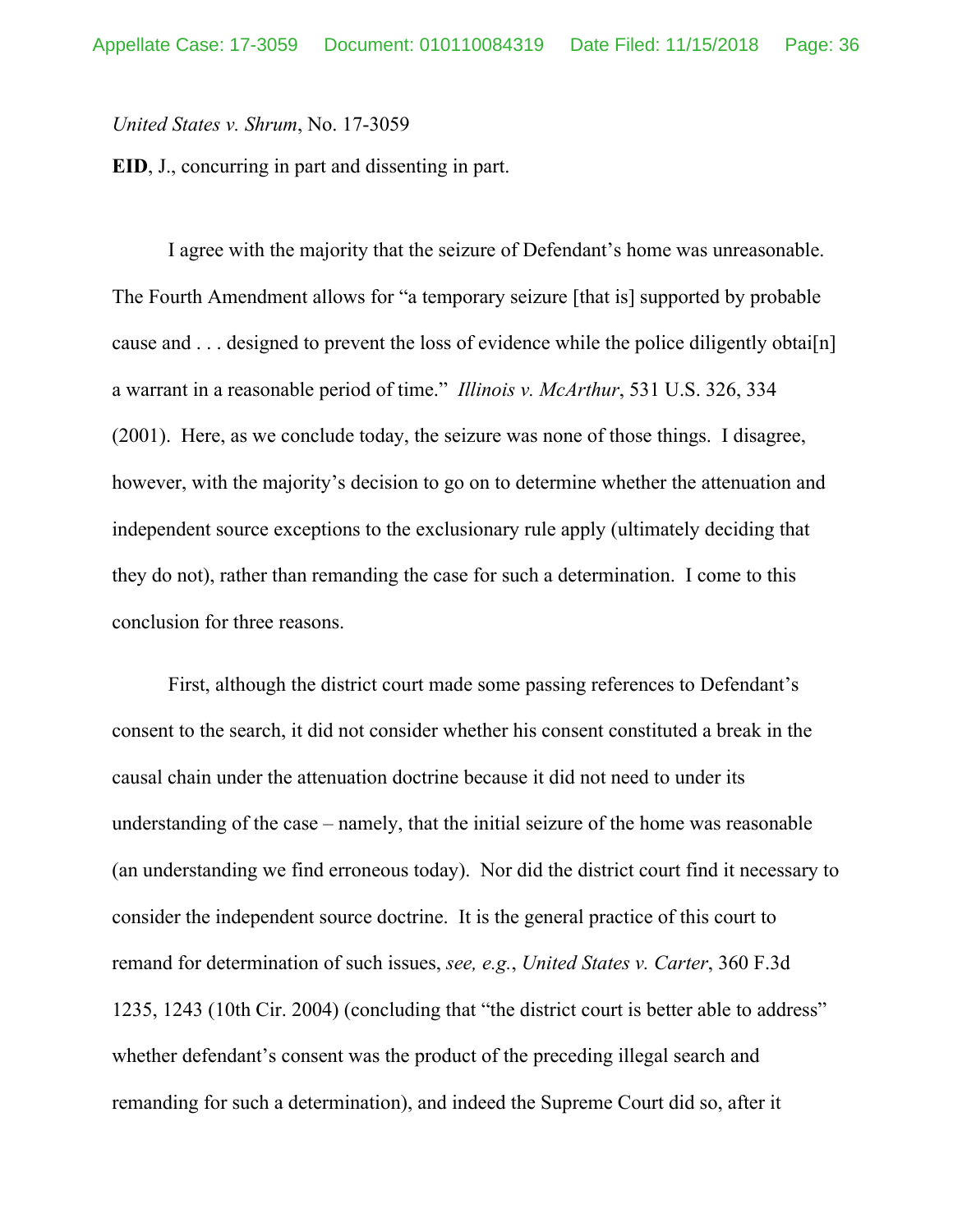declined to recognize a "crime scene exception" to the warrant requirement. *Flippo v. West Virginia*, 528 U.S. 11, 15 (1999) (per curiam) (remanding for consideration, inter alia, of whether defendant impliedly consented to the search); Maj. Op. at 17 (citing *Flippo*). I see no reason to depart from this general practice in this case. Thus, while I do not question the court's authority to decide the issues here, I would not exercise our discretion to do so in this case.

Second, the issues of attenuation and independent source received virtually no attention in the briefing before this court. And significantly, to the extent they did receive attention, Defendant urged this court to remand for their determination. *See, e.g.*, Aplt. Br. at 35 (arguing that "[t]he district court should decide, in the first instance, whether Mr. Shrum's consent purged the taint of the unconstitutional seizure"); *id*. at 42 ("This court should also remand for an additional determination on the independentsource doctrine").<sup>1</sup> The lack of adequate briefing on these issues further convinces me that they are best left to a remand.

Finally, the majority interprets and applies *Utah v. Strieff*, U.S. , 136 S. Ct. 2056, 2061 (2016), the Court's most recent pronouncement on the doctrines of attenuation, independent source, and inevitable discovery – three exceptions to the

 $\overline{a}$ 

<sup>&</sup>lt;sup>1</sup> Defendant also argues that the district court erroneously concluded that he had abandoned his involuntary-consent argument, and asks this court to remand for the district court to adequately address the voluntariness of consent issue. Aplt. Br. at 37. The majority does not address the abandonment issue, and instead finds that Defendant's consent was involuntary without the benefit of adequate consideration of this issue by the district court. Maj. Op. at 31. I agree with Defendant that the district court erred in finding voluntariness abandoned, and would remand that issue as well.